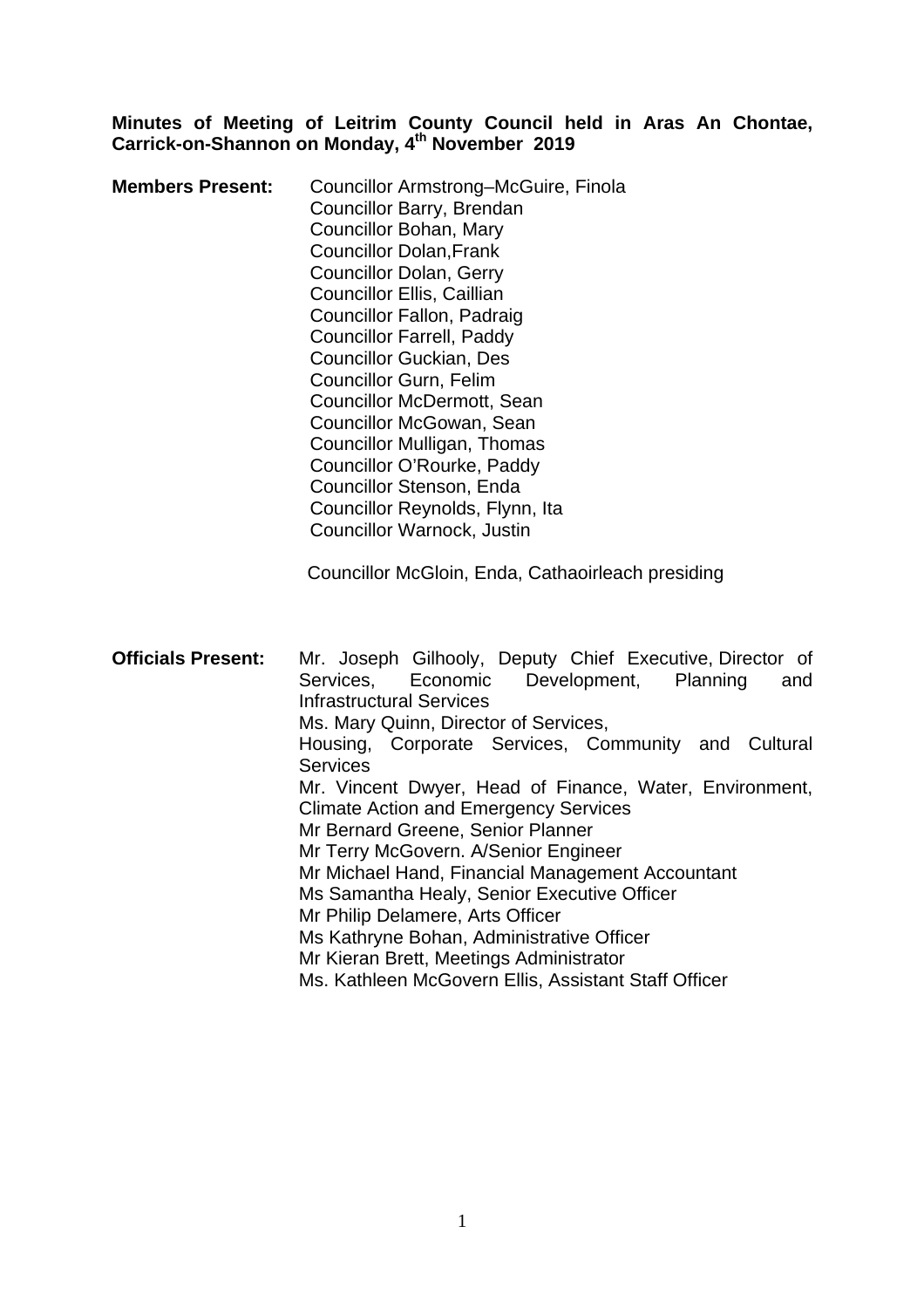# **19/168**

# **04/11/2019 Votes of Sympathy**

The Members extended a vote of sympathy to the following:

- Bridget Brogan, Drumhall, Drumshanbo on the death of Tom Joe Brogan R.I.P..
- Austin Kenny, Cartron North, Tooreen, Ballyhaunis on the death of Lillian Kenny R.I.P
- Caolinn Bruen, Ballindrimley, Castlerea, Co. Roscommon on the death of Mary Bruen R.I.P.
- Geraldine and Hughie Whelan, Kivvy, Carrigallen on the death of Cathal Whelan R.I.P.
- Tighe Family, Corderry, Peyton on the death of Joseph Tighe R.I.P.
- O'Halloran Family, Summerhill, Carrick-on-Shannon on death of Elizabeth O'Halloran R.I.P.
- Patricia O'Hara, Corona Blanca, Cornaslieve, Carrick-on-Shannon on the death of Anthony O'Hara, R.I.P.
- Kathleen Lavin, Alderford, Ballyfarnon, Roscommon on the death of Sean Lavin, R.I.P.
- Hackett Family, 1 Antfield, Aughamore, Annaduff, Co Leitrim on the death of Brendan Hackett R.I.P.
- McWeeney Family, Aughadrumderg, Mohill, Co Leitrim on the death of Michael McWeeney.
- Bohan Family, Gortavacan, Eslin Bridge, Carrick-on-Shannon, Co Leitrim on the death of Nell Bohan R.I.P.
- Byrne Family, Howth, Dublin on the death of Gay Byrne, R.I.P.

# **19/169**

# **04/11/2019 Deimhniu Miontuairisci**

# **Proposed by Councillor Enda Stenson, seconded by Councillor Mary Bohan and UNANIMOUSLY RESOLVED:**

"That the Minutes of Leitrim County Council Meeting held in Aras An Chontae, Carrick-on-Shannon, Co Leitrim on Monday, 2<sup>nd</sup> September 2019 be adopted".

# **Proposed by Councillor Enda Stenson, seconded by Councillor Finola Armstrong McGuire and UNANIMOUSLY RESOLVED:**

"That the Minutes of Leitrim County Council Special Meeting held in Aras An Chontae, Carrick-on-Shannon, Co Leitrim on Monday, 23rd September 2019 be adopted".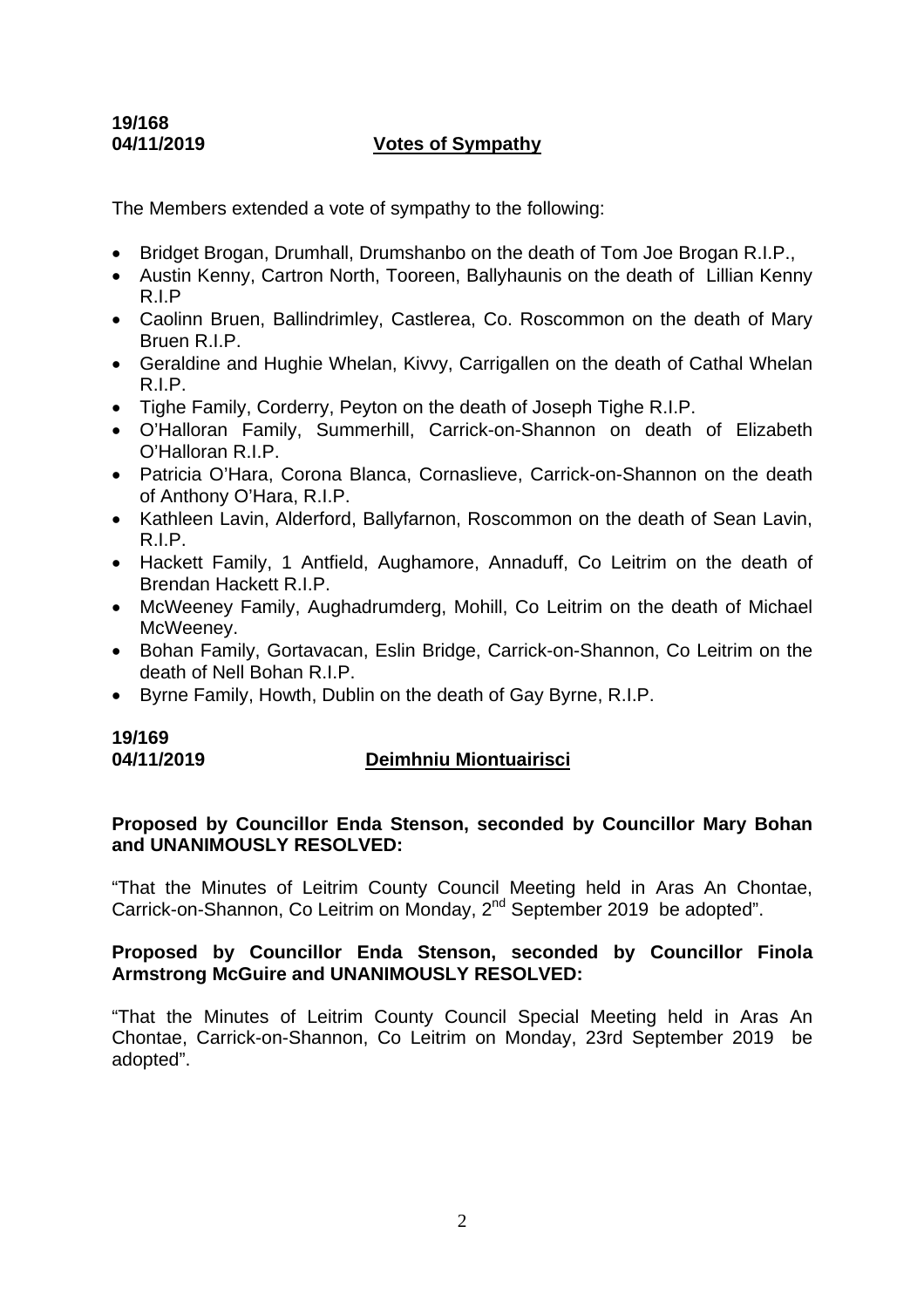### **19/170 04/11/2019 Lease of Lands at Cloone TD**

Notice of Intention dated 23<sup>rd</sup> October 2019 in relation to the leasing of lands comprising 0.0395 acres (0.016 Hectares) in the townland of Cloone, Co Leitrim at Lakeview Estate, Cloone to Cloone playground Committee for 25 years for the purposes of development of a playground in accordance with Section 183 of the Local Government Act, 2001 as circulated to all Members which appears as **Appendix 1** to the Minutes of this meeting in the Minute Book.

# **Proposed by Councillor Caillian Ellis, Seconded by Councillor Paddy O'Rourke and UNANIMOUSLY RESOLVED**

"That the leasing of lands comprising 0.0395 acres (0.016 Hectares) in the townland of Cloone, Co Leitrim at Lakeview Estate, Cloone to Cloone playground Committee for 25 years for the purposes of development of a playground in accordance with Section 183 of the Local Government Act, 2001 and Notice of Intention dated 23<sup>rd</sup> October 2019 as circulated to all Members be approved".

#### **19/171 04/11/2019 Disposal of rural House in the townland of Drumkeelwick, Carrigallen**

Notice of Intention dated 23<sup>rd</sup> October 2019 in relation to the disposal of interest in vacant rural house in the townland of Drumkeelwick, Carrigallen, Co Leitrim in accordance with Section 183 of the Local Government Act, 2001 as circulated to all Members which appears as **Appendix 2** to the Minutes of this meeting in the Minute Book.

# **Proposed by Councillor Paddy O'Rourke, Seconded by Councillor Caillian Ellis and UNANIMOUSLY RESOLVED**

"That the disposal of interest in vacant rural house in the townland of Drumkeelwick, Carrigallen, Co Leitrim in accordance with Section 183 of the Local Government Act, 2001 and Notice of Intention dated 23rd October 2019 as circulated to all Members be approved".

#### **19/172 04/11/2019 Overdraft Accommodation**

Notice to approve overdraft accommodation in the sum of €1.5 million for the twelve month period ending 31st December 2020, subject to the sanction of the Minister for the Environment, Community and Local Government, in accordance with Section 106 (2) of the Local Government Act, 2001 as amended.

# **Proposed by Councillor Enda Stenson, seconded by Councillor Finola Armstrong McGuire and UNANIMOUSLY RESOLVED:**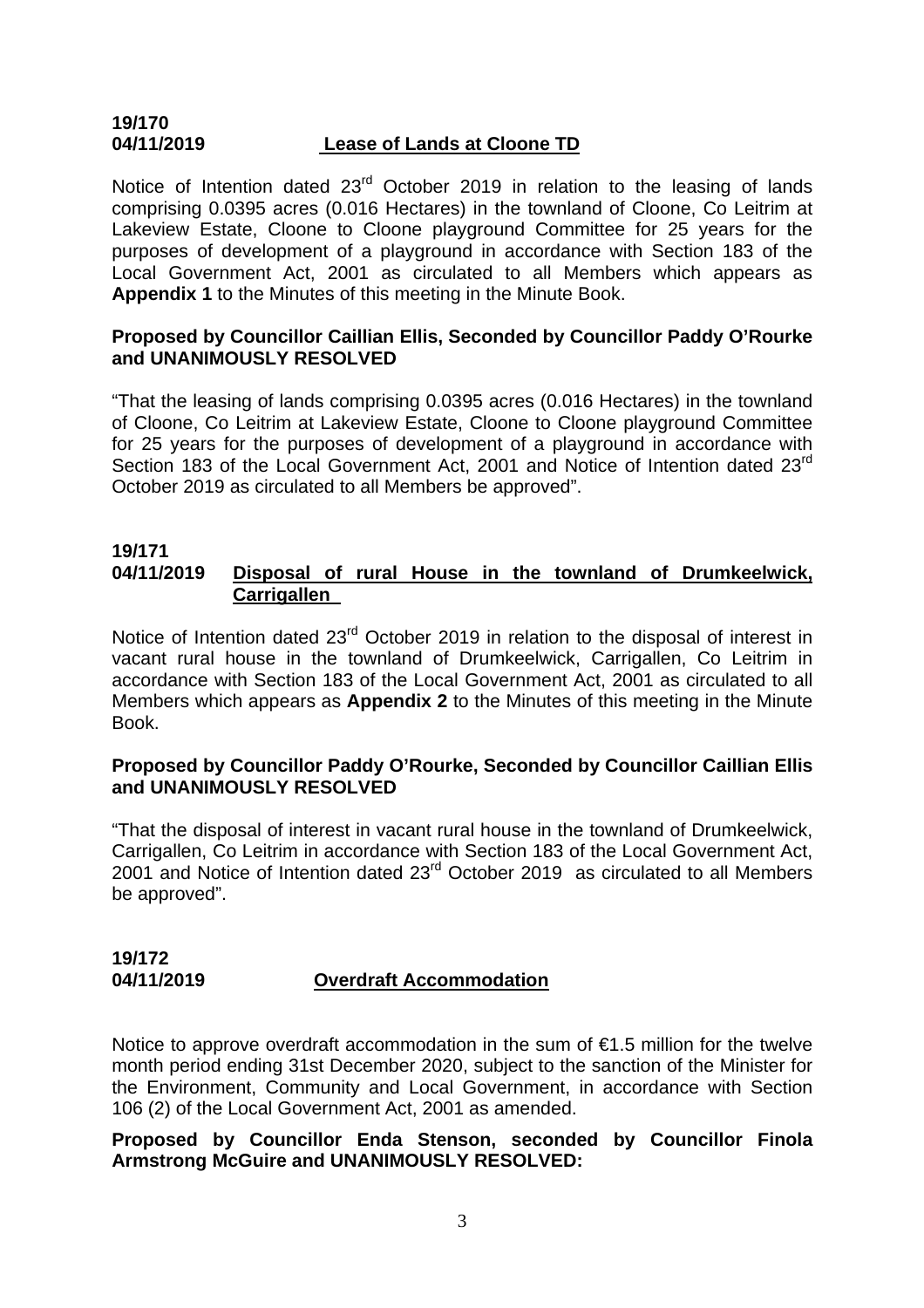**"**That the overdraft accommodation in the sum of €1.5 million for the twelve month period ending 31st December 2020, subject to the sanction of the Minister for the Environment, Community and Local Government, in accordance with Section 106 (2) of the Local Government Act, 2001 as amended be approved"

# **19/173 04/11/2019 Report from Audit Committee**

Report dated 29<sup>th</sup> October 2019 from Bryan Kelly, Chair of the Audit Committee as circulated to all Members appears as **Appendix 3** to the Minutes of this meeting in the Minute Book. The report was noted by the Members.

# **19/174 04/11/2019 Progress Report on Corporate Plan**

To receive progress report on the Council's Corporate Plan in accordance with Section 134 of the Local Government Act 2001 as amended.

The Report as circulated to the Members appears as **Appendix 4** to the Minutes of this meeting in the Minute Book. The report was noted by Members.

# **19/175 04/11/2019 Draft Corporate Plan 2019-2024**

Report dated 29<sup>th</sup> October 2019 from the Chief Executive in relation to the Draft Corporate Plan 2019 -2024 prepared in accordance with the provisions of Section 134 of the Local Government Act 2001 as amended as circulated to the Members, appears as **Appendix 5** to the Minutes of this meeting in the Minute Book.

# **Proposed by Councillor Frank Dolan, seconded by Councillor Finola Armstrong McGuire AND UNANIMOUSLY RESOLVED:**

"That the Leitrim County Council Draft Corporate Plan 2019-2024, prepared in accordance with the provisions of Section 134 of the Local Government Act 2001 as amended, be adopted as presented".

# **19/176 04/11/2019 Arts Plan 2019-2022**

"Leitrim County Council Arts Plan 2019-2022 as circulated to the Members appears as **Appendix 6** to the Minutes of the this meeting in the Minutes Book.

Mr Philip Delamere, Arts Officer gave a presentation on Leitrim County Council's Arts Plan 2019-2022.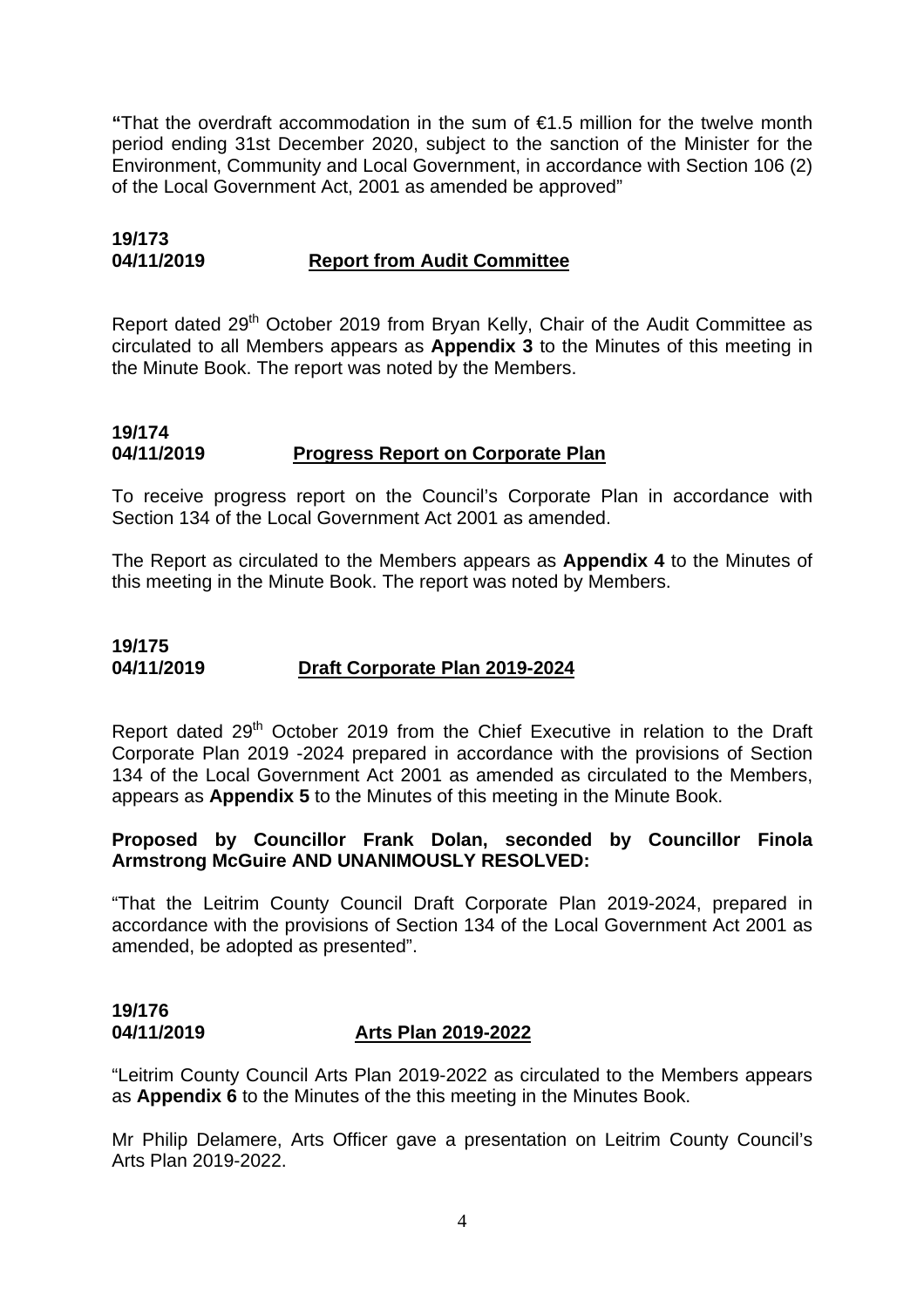The Members paid tribute to the Arts Officer and Arts staff for all the work in the development of Arts in County Leitrim.

The Members raised the following:-

- Extension of Art programmes to areas in the county outside of the main towns and particularly in North Leitrim
- Source WRAP funding
- Level of interest in the Rates Incentive scheme on vacant properties for new Arts/Crafts/Artisan Foods businesses
- Increase in the promotion of traditional music
- Promotion of the reservoir of Arts
- Increased use of Community Halls in promoting the Arts
- Development of festivals  $-$  100<sup>th</sup> Anniversary on the death of Percy French/O'Carolan

In response to the issues raised Mr Philip Delamere commended the Members for their support of the Arts in County Leitrim and confirmed that with the help of the National Programme for Arts, delivery of Arts programmes outside of the main towns will be further explored. An application for WRAP Funding will be revisited. Mr. Delamere confirmed that there has been little uptake to date of the Rates Incentive scheme on vacant properties for new Arts businesses. Much work is taking place in regard to encouraging and promoting Traditional music and the Arts generally at County, National and International Level.

Cllr Enda McGloin, Cathaoirleach thanked the Arts Officer for his presentation.

# **Proposed by Councillor Sean McGowan seconded by Councillor Ita Reynolds Flynn AND UNANIMOUSLY RESOLVED:**

"That the Arts Plan 2019-2022 be adopted"

# **19/177 04/11/2019 Winter Service Maintenance Plan 2019/2020**

The Leitrim County Council Winter Service Maintenance Plan 2019/2020 as circulated to the Members appears as **Appendix 7** to the Minutes of this meeting in the Minute Book.

Mr. Terry McGovern, A/Senior Engineer provided an over-view of the contents of the report. The report was noted by the Members and the following items were raised:

- Councillor Paddy O'Rourke proposed that that acute bend at St. Mary's Church, Carrigallen be included in the Winter Service Maintenance Plan 2019/2020.
- Councillor Justin Warnock proposed that the R281 road from Kinlough to Rossinver be included in the Winter Service Maintenance Plan 2019/2020.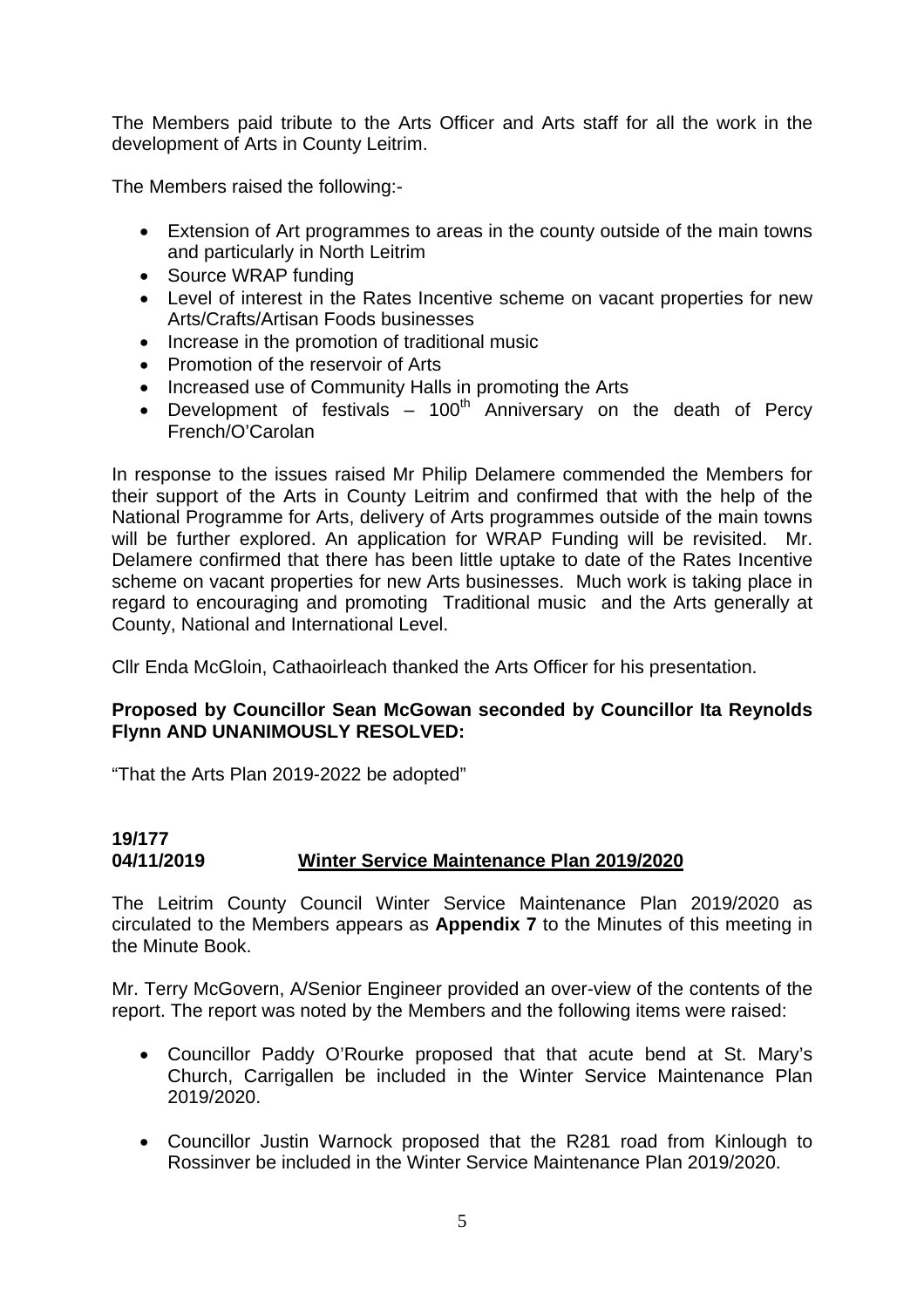Mr Terry McGovern confirmed that this route will be looked at however, it depends on the reloading time required and the rate salt is being spread at on this route.

• Councillor Des Guckian proposed that the road from Drumboy to Keshcarrigan be included in the Winter Service Maintenance Plan 2019/2020. Councillor Thomas Mulligan said some base work needs to be done on this road e.g. drainage as a section of the road is in a very bad state of repair and a low level of maintenance would improve this road greatly.

Mr Terry McGovern agreed to carry out a review of the road in question.

• Councillor Brendan Barry proposed that at least one road going through Keshcarrigan village should be included on the Winter Service Maintenance Plan as currently none of the roads through the village are gritted in winter.

Mr. Terry McGovern advised that the Council does not have the financial resources available to include any additional roads in the Winter Service Maintenance Plan or have the capacity to purchase a new gritter.

# **19/178 04/11//2019 Corporate Policy Group Report**

Ms Mary Quinn, Director of Services, Housing, Corporate Services, Community and Cultural Services outlined that the Corporate Policy Group considered the following at the meeting held on Tuesday, 29th October 2019:-

- Draft Budget for Leitrim County Council for the financial year ending 31st December 2020
- Draft Corporate Plan 2019 2024
- Update in relation to establishment of SPC's
- Review of items listed on the agenda for the Council meeting.
- Attendance of Members at forthcoming Conferences/Seminars was agreed by the Corporate Policy Group.

#### **19/179 04/11/2019 Monthly Management Reports by the Chief Executive**

Monthly Management Reports for the period 1<sup>st</sup> August 2019 to 31<sup>st</sup> August 2019 and  $1<sup>st</sup>$  September 2019 to  $30<sup>th</sup>$  September 2019 by Lar Power, Chief Executive, dated  $16<sup>th</sup>$  September 2019 and  $15<sup>th</sup>$  October 2019 respectively, prepared in accordance with Section 136 (2) of the Local Government Act, 2001 as inserted by Section 51 of the Local Government Reform Act, 2014, as circulated to the Members, appears as **Appendix 8** and **Appendix 9** to the Minutes of this meeting in the Minute Book.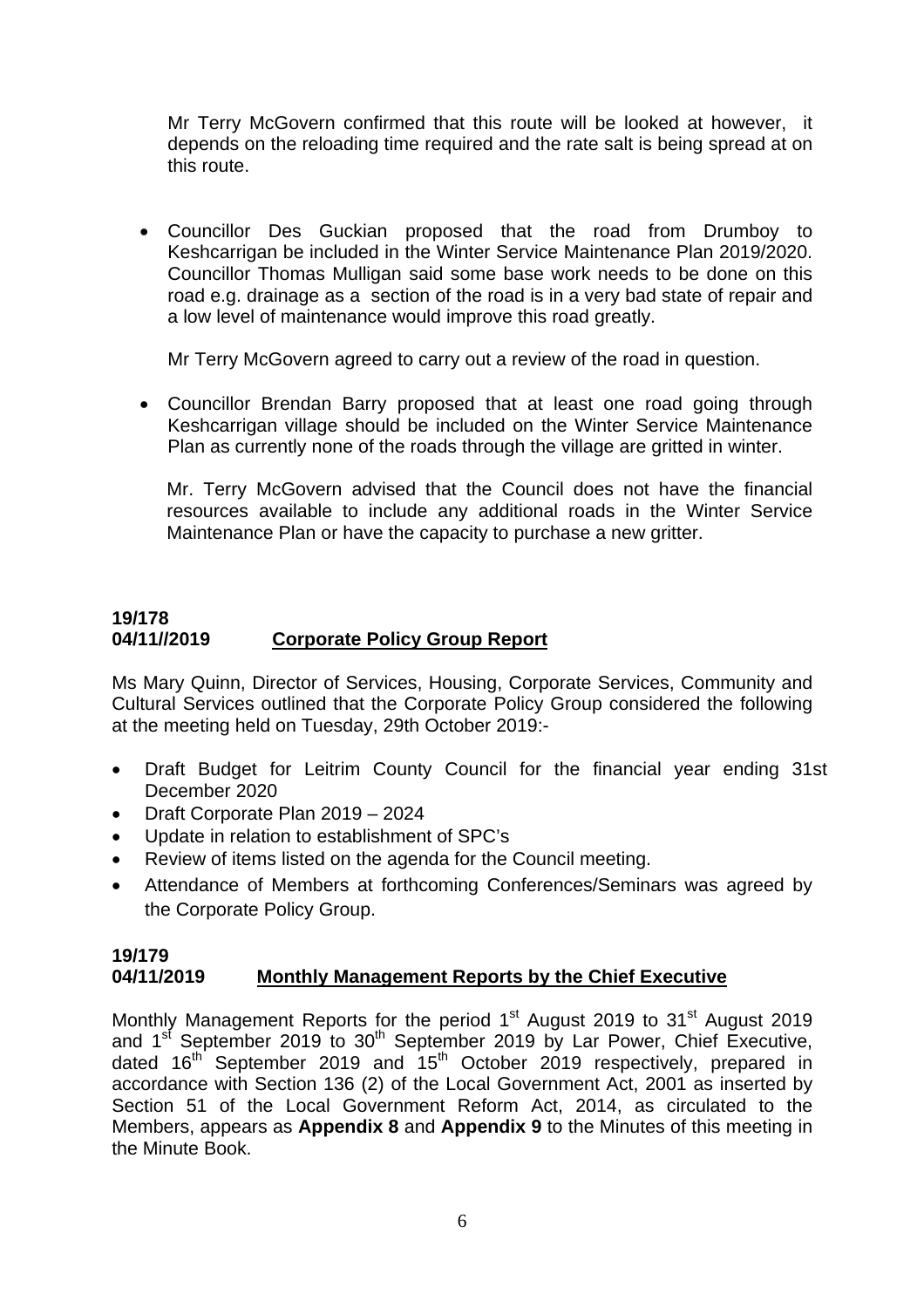The reports were noted by Members.

# **19/180 04/11/2019 Section 138 (1) of the Local Government Act 2001**

Ms Mary Quinn, Director of Services, Housing, Community, Corporate Services, Culture and Emergency Services outlined that there were no commitments to note under this item.

# **19/181 04/11/2019 Conferences/Training**

#### **Proposed by Councillor Mary Bohan seconded by Councillor Frank Dolan AND UNANIMOUSLY RESOLVED:**

"That the attendance of Cllr Enda McGloin and Councillor Finola Armstrong McGuire at the Purple Flag Awards 2019 on the  $14<sup>th</sup>$  November to  $15<sup>th</sup>$  November 2019 in Leicestershire be approved".

"That the attendance of Cllr Enda McGloin at the Regional Development and EU Cohesion Policy Beyond 2020 in Four Seasons Hotel, Carlingford, Co Louth on the  $22<sup>nd</sup>$  to  $24<sup>th</sup>$  November 2019 be approved".

"That the attendance of Cllr Brendan Barry, Cllr Padraig Fallon, Cllr Gerry Dolan and Cllr Justin Warnock at the AILG Training in Hodson Bay Hotel, Athlone on the 21<sup>st</sup> November 2019 be approved".

"That the attendance of Cllr Mary Bohan, Cllr Sean McDermott, Councillor Frank Dolan and Councillor Paddy O'Rourke at the AILG Training on the 23<sup>rd</sup> November 2019 in Radisson Hotel, Little Island, Cork be approved".

"That the attendance of Cllr Enda McGloin at the Retail Excellence Awards in Killarney on the  $9<sup>th</sup>$  November 2019 be approved".

"That the attendance of Cllr Enda McGloin at the meeting with Minister Ring on  $13<sup>th</sup>$ November 2019 in Dublin be approved".

"That the attendance of Cllr Caillian Ellis, Cllr Ita Reynolds Flynn, Cllr Sean McGowan, Cllr Justin Warnock, Cllr Frank Dolan and Cllr Sean McDermott at the LAMA 2019 Autumn Training Seminar on the 17<sup>th</sup> to 19<sup>th</sup> October 2019 in the Falls Hotel, Ennistymon, Co Clare be retrospectively approved".

"That the attendance of Cllr Sean McGowan, Cllr Justin Warnock, Cllr Paddy Farrell, Cllr Finola Armstrong McGuire and Councillor Enda Stenson at the AILG Autumn Seminar on the 11<sup>th</sup> to 12<sup>th</sup> September 2019 be retrospectively approved".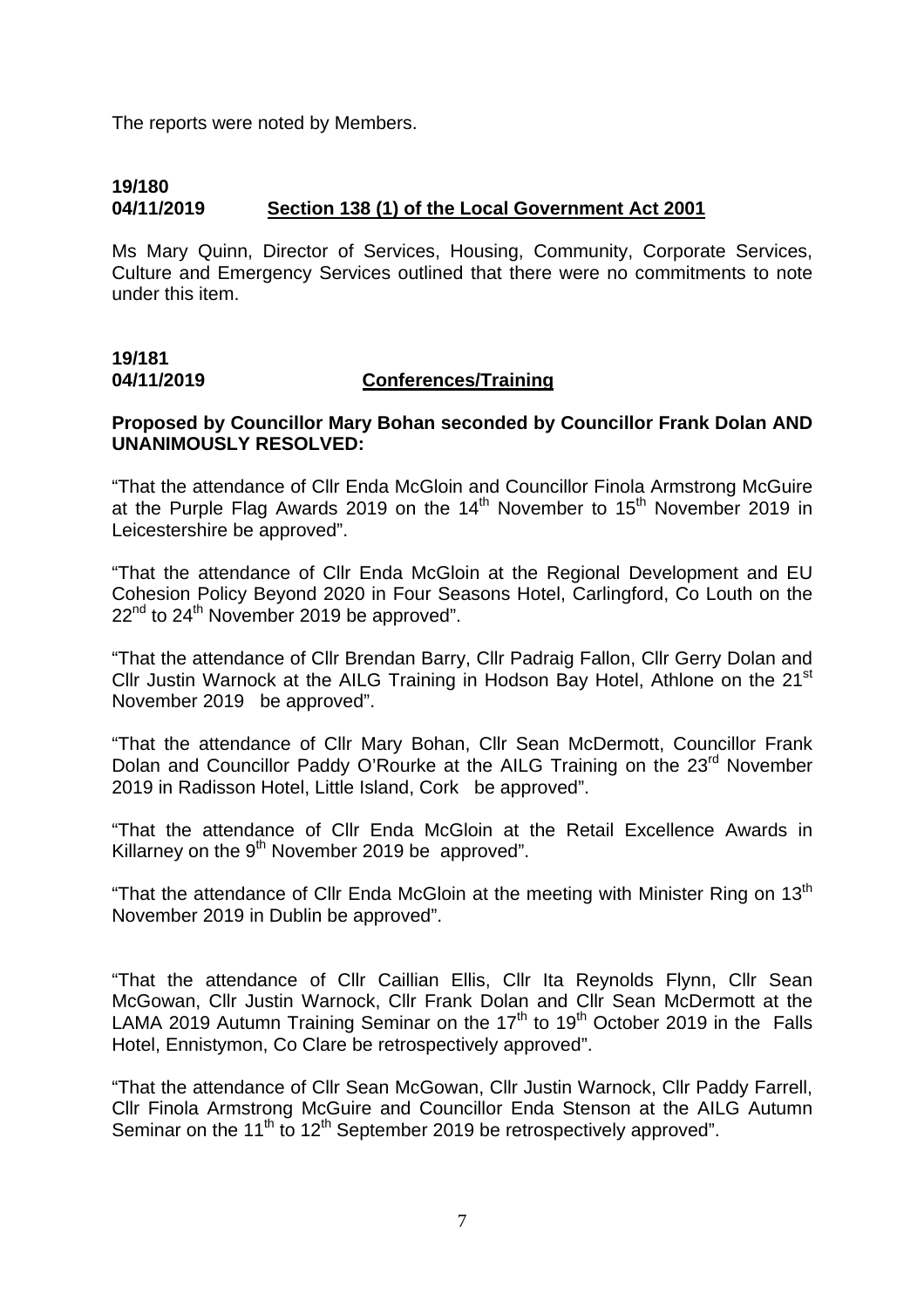"That the attendance of Cllr Ita Reynolds Flynn, Cllr Paddy O'Rourke, Cllr Caillian Ellis, Councillor Brendan Barry and Councillor Padraig Fallon at the AILG Training in Dundalk on the 12<sup>th</sup> October 2019 be retrospectively approved".

"That the attendance of Cllr Thomas Mulligan at the AILG Training in Radisson Blu Hotel, Limerick on the 10<sup>th</sup> October 2019 be retrospectively approved".

"That the attendance of Cllr Sean McGowan and Councillor Caillian Ellis at the Conference on "Ireland and Plastic Waste" held in Clonakilty, Cork on the  $25<sup>th</sup>$  to 27<sup>th</sup> October 2019 be retrospectively approved".

"That the attendance of Cllr Enda McGloin at the meeting on the Joint Policing Committee Chairpersons and Chief Executives held on the 24<sup>th</sup> October 2019 in the Alex Hotel, Dublin be retrospectively approved".

"That the attendance of Cllr Enda McGloin and Cllr Sean McGowan at the meeting on the Western Inter-County Railway Committee Meeting held the 11<sup>th</sup> October 2019 in Westport be retrospectively approved".

# **19/182 04/11/2019 Vote of Good wishes**

The members extended a vote of good wishes to Former Member, Jim Joe Shortt.

# **19/183 04/11/2019 Vote of Congratulations**

The Members extended a vote of Congratulations to:

Glencar Manorhamilton Team on winning the County Leitrim Senior Championship for 2019.

#### **19/184 04/11/2019 Meeting Correspondence**

- 1. Letter of acknowledgement received 16<sup>th</sup> September 2019 from the Office of the Minister for Housing, Planning and Local Government on receipt of Resolution passed by Leitrim County Council in regard to Local Government Water Pollution (Amendment) Bill 2018.
- 2. Email received 23<sup>rd</sup> September 2019 from Members of the Northern & Western Regional Assembly in regard to A Region in Transition Presentation.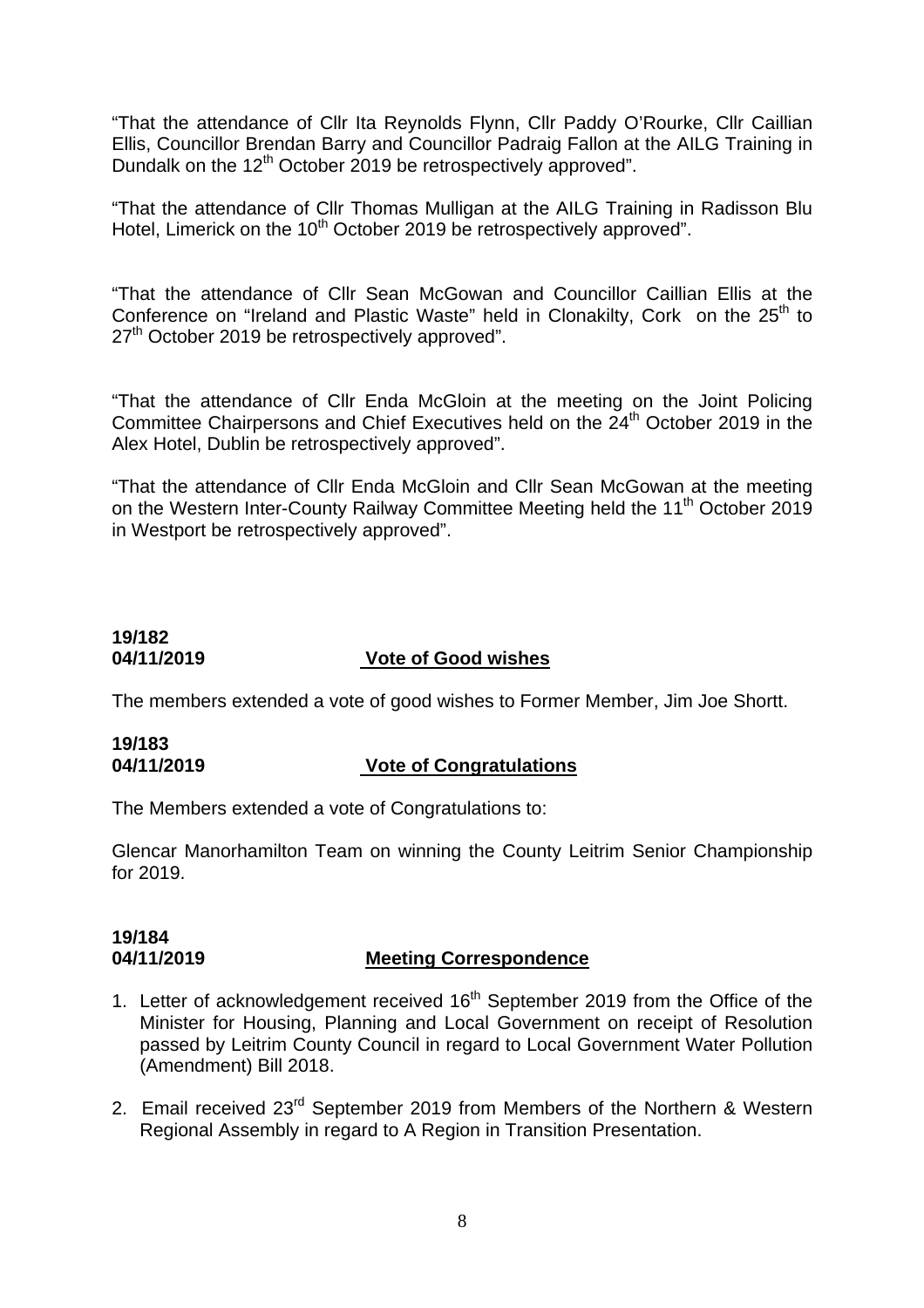Councillor Brendan Barry proposed that the presentation be sent to the Members in a coloured format.

3. Letter of acknowledgement received  $30<sup>th</sup>$  September 2019 from the Office of the Minister for Housing, Planning and Local Government on receipt of Resolution from Leitrim County Council in regard to grant for renovating vacant houses.

Councillor Paddy O'Rourke expressed his dissatisfaction with the reply received and sought clarification on same.

4. Letter of acknowledgment received 2<sup>nd</sup> October 2019 from Matt Carthy MEP on receipt of Resolution passed by Leitrim County Council regarding the EU Mercosur Trade Agreement.

Councillor Brendan Barry noted receipt of letter from Matt Carthy MEP.

- 5. Letter of acknowledgement received  $7<sup>th</sup>$  October 2019 from the Office of the Minister for Housing, Planning and Local Government on receipt of Resolution passed by Leitrim County Council in relation to the introduction of a moratorium on the granting of planning permission for new wind farms.
- 6. Letter of acknowledgement received 3rd October 2019 from the National Transport Authority on receipt of Resolution passed by Leitrim County Council in regard to Local Area Hackney Scheme.

Councillor Padraig Fallon expressed his disappointment with the reply received in this regard and proposed that a further letter issue to National Transport Authority outlining that the uptake on the Local Area Hackney Scheme is low because it is not feasible due to the area of operation of 5-7 kilometres.

- 7. Resolution received from Sligo County Council in regard to 5G.
- 8. Letter of acknowledgement received from the EPA in October 2019 on receipt of Resolution passed by Leitrim County Council in regard to 5G Tests and roll-out in the county.
- 8a Letter of acknowledgement received 8<sup>th</sup> October 2019 on receipt of Resolution passed by Leitrim County Council in regard to 5G.
- 9. Letter of acknowledgement received 8<sup>th</sup> October 2019 from ALDI Stores (Ireland) Ltd on receipt of Resolution passed by Leitrim County Council in regard to the Irish Beef Sector.

 Councillor Brendan Barry noted receipt of letter from ALDI Stores (Ireland) in regard to the Irish Beef Sector and the issues that have faced the industry in recent months. Councillor Barry said that he hoped other retailers would respond in this regard.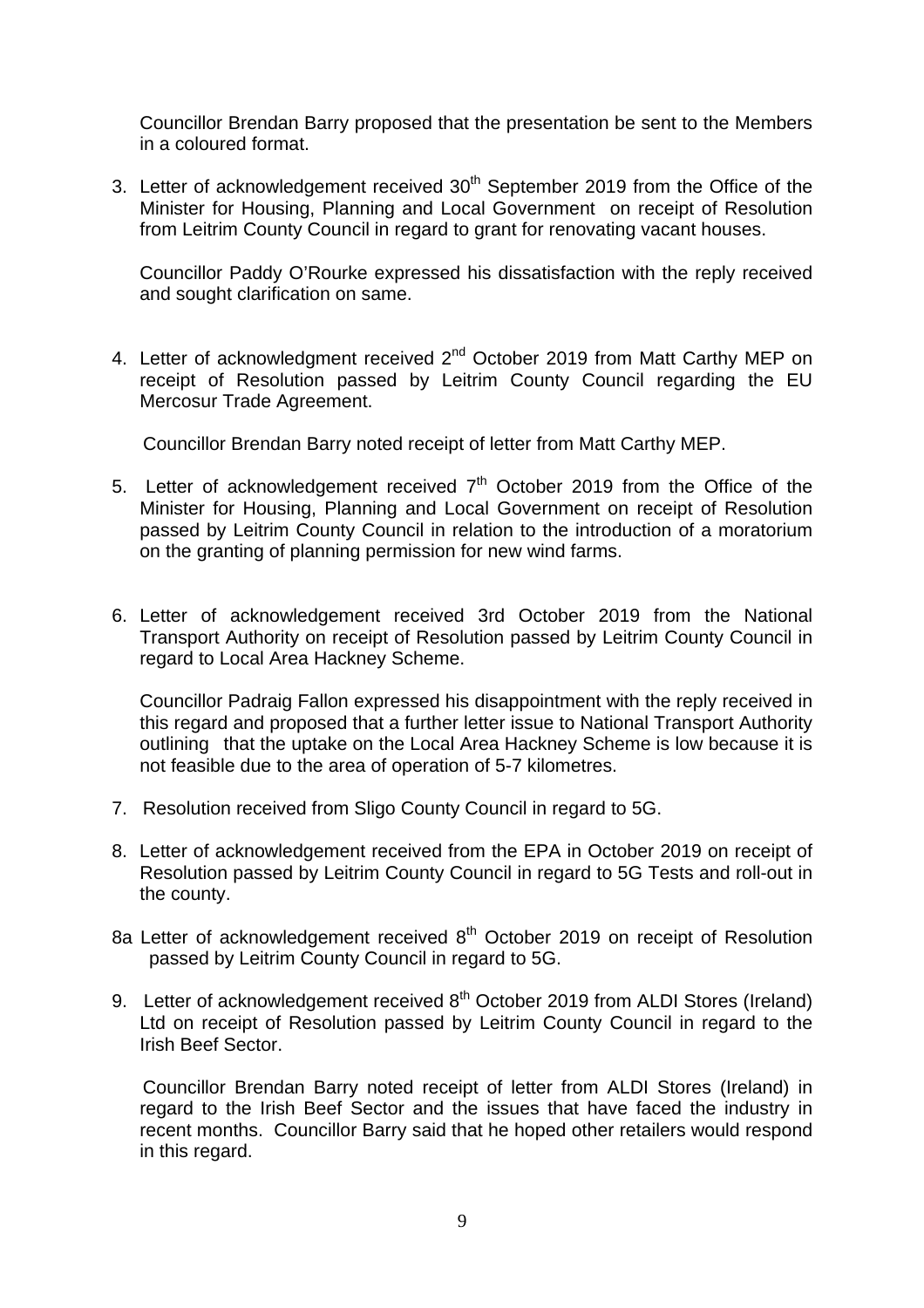10. Letter from the County Leitrim Society of New York received 15<sup>th</sup> October 2019.

 Councillor Finola Armstrong McGuire commended the work of the County Leitrim Society of New York and welcomed the County Leitrim Society's visit to Leitrim in August of 2020. Councillor Finola Armstrong McGuire proposed that at Civic Reception by held for them on the August Bank Holiday weekend 2020 when they arrive. Councillor Sean McGowan supported this.

 Mr Joseph Gilhooly said that Leitrim County Council are aware of their plans to visit in August and will be delighted to work with them in this regard.

- 11. Letter received  $15<sup>th</sup>$  October 2019 from the Office of the Minister of State in the Department of Finance in regard to the Insurance Reform.
- 12. Letter received 16<sup>th</sup> October 2019 from Irish Water on receipt of Resolution passed by Leitrim County Council regarding water mains from Carrick-on-Shannon to Ballinamore.
- 13. Resolution received from Monaghan County Council in regard to recyclable and biodegradable packaging.
- 14. Letter received 17<sup>th</sup> October 2019 from the Office of the Minister for Transport, Tourism and Sport in regard to Local Area Hackney Scheme.
- 15. Letter received from the Office of the Minister with responsibility for Defence in regard to Resolution passed by Leitrim County Council on the Jadotville medal.
- 16. Email received from the Office of Finance and Public Expenditure and Reform on 25<sup>th</sup> October 2019 acknowledging receipt of Resolution passed by Leitrim County Council regarding the industry funding levy for Credit Unions.
- 17. Letter received  $30<sup>th</sup>$  October 2019 from the Commission for Communications Regulation in relation to 5G testing.
- 18. Email received  $27<sup>th</sup>$  October 2019 in regard to proposed densification of 4G networks and LED 5G Masts.

Councillor Justin Warnock noted the correspondence received in this regard and said that Leitrim County Council respectfully represent the whole population of Leitrim and don't want to destroy the environment.

19. Circular Letter L2/19 dated  $14<sup>th</sup>$  October 2019 in regard to Approval of Schemes/Projects under the Multi-Annual Rural Water Programme 2019-2021 and grant allocations to Local Authorities for 2019.

 Councillor Sean McGowan noted that 3 schemes from Leitrim have been approved under this programme.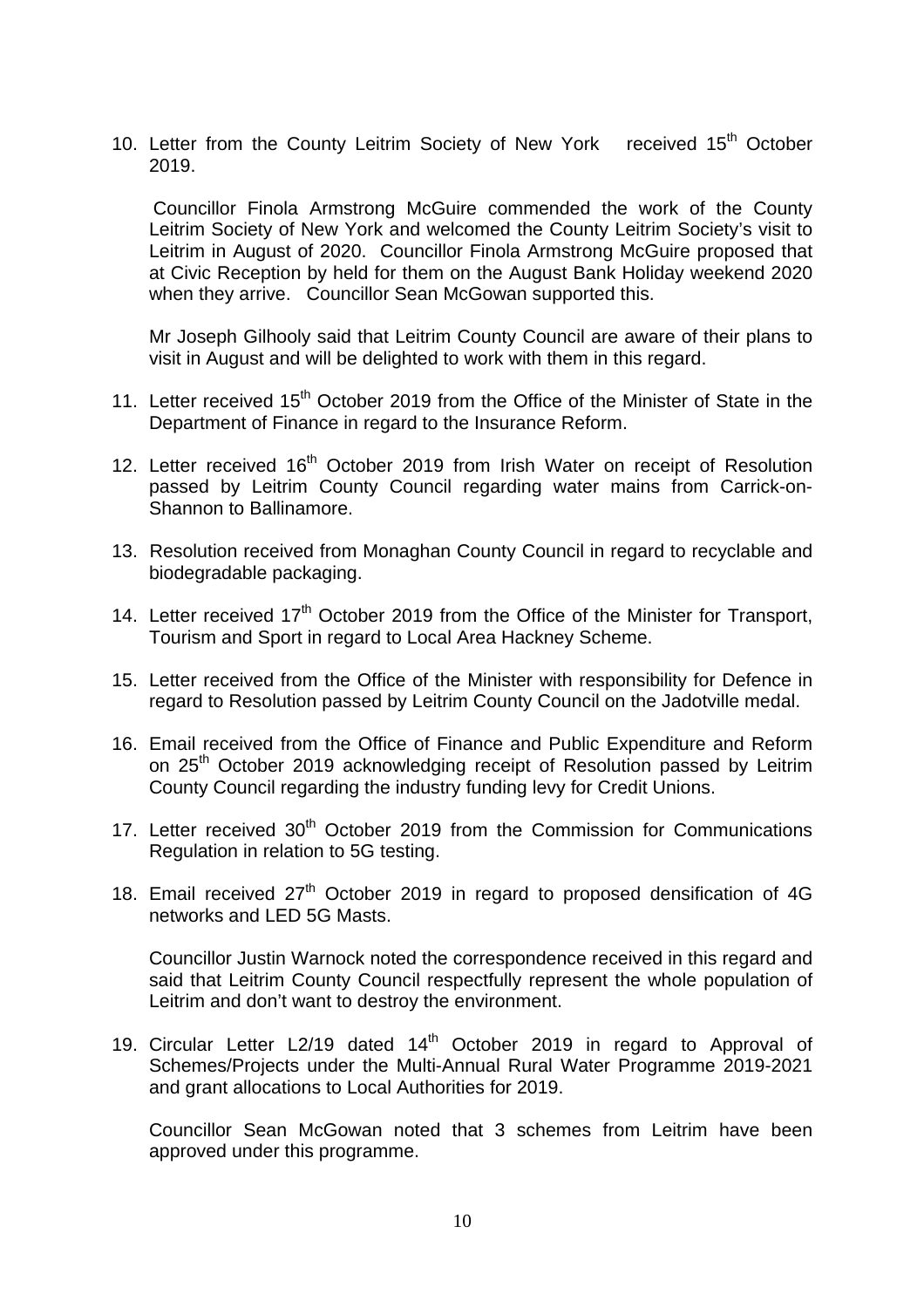20. Letter dated 9<sup>th</sup> October 2019 from the Department of Housing, Planning and Local Government in regard to update for Local Authorities on Budget 2020 and the commencement of the Local Government Rates and other matters Act 2019.

# **Other items raised under Meeting Correspondence**

# **Library Service**

Cathaoirleach, Councillor Enda McGloin said contact has been made with a number of Councillors concerning plans to cut library opening hours and people are anxious to know why this occurring.

Councillor Mary Bohan paid tribute to the excellent Library Service that is available in County Leitrim.

Councillor Paddy O'Rourke expressed his concern regarding the impact the proposals will have on the citizens and the library staff and he said that during the recession Leitrim County Council were able to keep the Library Service open and Leitrim was a beacon on how to operate the Library Service for other Local Authorities.

Councillor Ita Reynolds Flynn paid tribute to the Genealogy Service available in Ballinamore Library and referred to the impact the reduced hours will have for other businesses in Ballinamore.

Mary Quinn, Director of Services said that that due to limited staffing resources in the library service, it has become necessary, in the short term, to reduce library opening hours in all branch libraries in the county. A National Framework for the workforce planning of all library services was agreed in 2018 whereby all local authorities were required to undertake consultation with FORSA Trade Union at a local level and submit an agreed Library Service Workforce Plan to the Department for approval.

Leitrim County Council have engaged with FORSA Trade Union locally over the past 12 months, however the proposals made by Leitrim County Council have been rejected by FORSA Trade Union and the matter has been referred to the Workplace Relations Commission. The delay in reaching agreement on the Council's Workforce Plan is very much regretted and it has impacted staffing issues within the Library Service as no permanent posts will be approved by the Department until agreement is reached on the Council's Workforce Plan.

Ms Quinn said that every effort is being made to bring this to a satisfactory resolution and regrets any inconvenience to the Library staff and the public. Leitrim County Council hope to have the matter resolved as quickly as possible, however once agreement is reached it will take possibly six months before vacant positions are filled.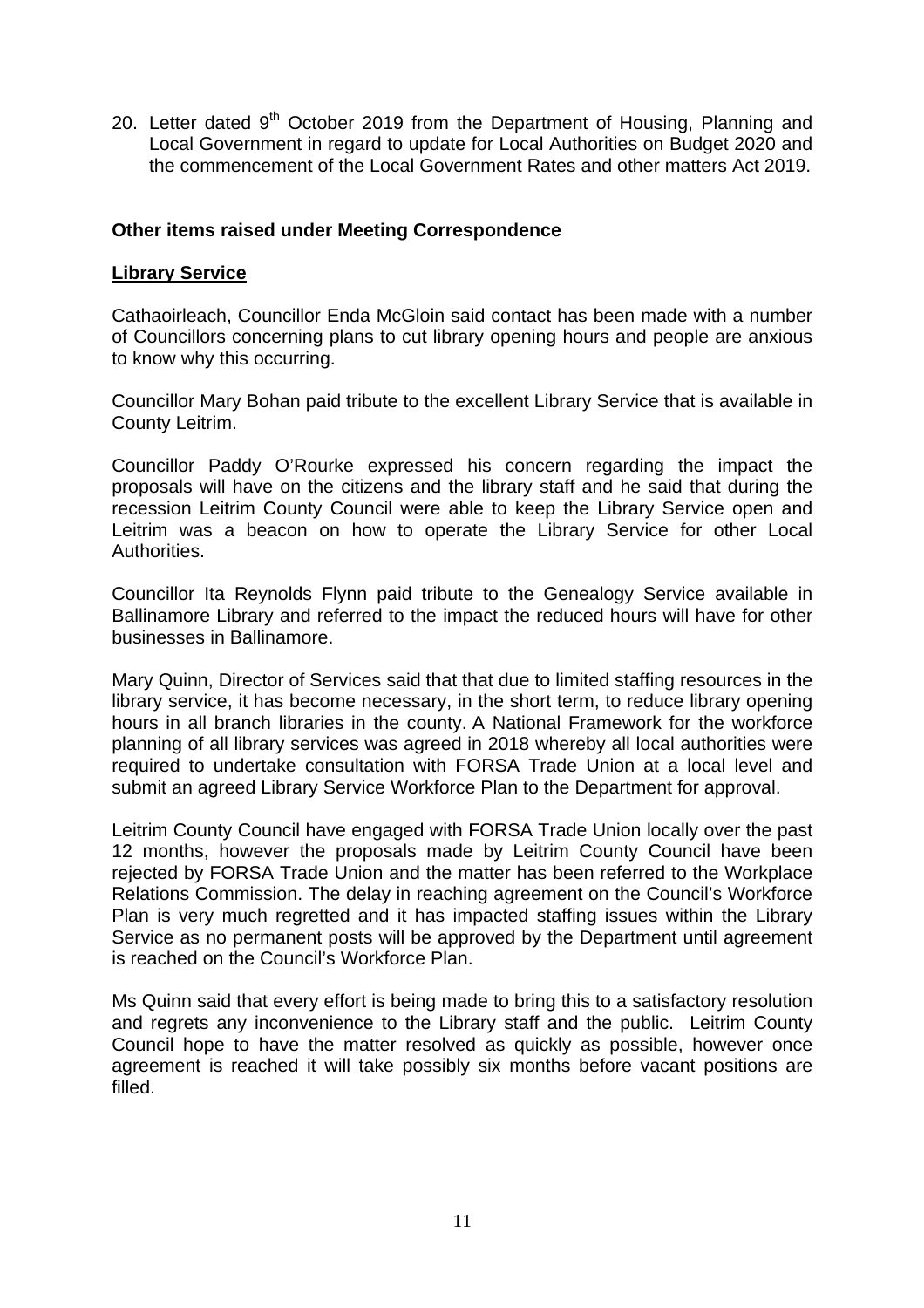# **Town & Village Renewal Scheme**

Councillor Sean McDermott expressed his disappointment that Glenfarne did not receive any funding under the Town and Village Renewal Scheme announced recently.

Councillor Mary Bohan welcomed the funding of €100,000 for footpaths in Drumkeerin and she expressed her disappointment that funding for footpaths have to be sought under this scheme.

Councillor Sean McGowan welcomed the funding for works around Dromod Harbour and he paid tribute to Dromod Development Association.

Councillor Thomas Mulligan welcomed the funding for Mohill Enterprise Centre of  $€90,000.$ 

Councillor Felim Gurn welcomed the funding for Manorhamilton under the Rural Regeneration and Development Programme under which Leitrim was successful for two projects out of a total of 26 successful projects nationally.

Mr Joseph Gilhooly said that there is a very strong rural community network that are submitting excellent applications. The quality of the applications is such that it proves difficult to ascertain which is the best project to put forward for funding, which in turn proves very difficult for the Minister and his team to decide on.

The members paid tribute to the work done by the staff of Leitrim County Council in developing applications and securing funding opportunities.

#### **19/185 04/11/2019 Delegation from concerned residents regarding the proposed Croagh Windfarm**.

Mr. Joseph Gilhooly, Deputy Chief Executive, Director of Services, Economic Development, Planning and Infrastructural Services stated that the Executive would be withdrawn from the Council Meeting at this point for the duration of the deputation to protect the planning process, and that the Executive could not be subjected to undue influence on planning matters. Planning legislation has a clear and transparent process for making submissions on any application and this process has to be adhered. Mr Gilhooly stated Mr. Kieran Brett, in his role as meeting administrator would remain in the meeting.

Mr. Kevin Duffy, Ms Adrienne Diamond and Mr. Seamus Dunbar delivered presentations to the members on behalf of the deputation. They asked the elected members to consider the following measures in relation to wind turbines:

• To introduce a moratorium on the construction of further wind turbines in County Leitrim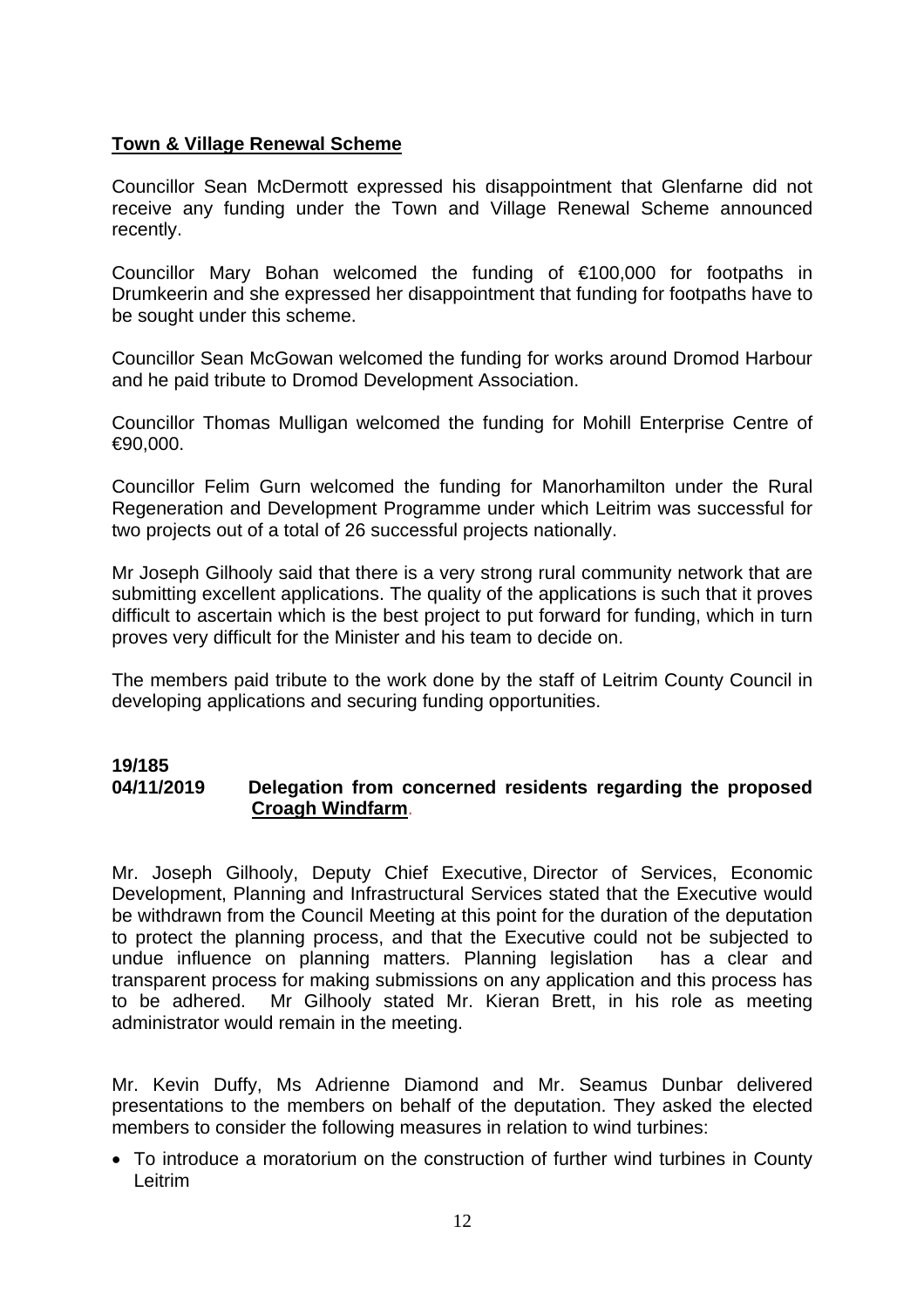- To facilitate the commencing of genuinely independent environmental impact studies
- To amend the County Development Plan that EU environmental protections are fully adhered to
- To provide a a minimum ten times tip height to places of residence or congregation

On completion of the presentation by the deputation the following motion was proposed;

#### **Proposed by Councillor Mary Bohan, seconded by Councillor Sean McGowan AND UNANIMOUSLY RESOLVED:**

"That Leitrim County Council call again on the Minister Eoghan Murphy, Minister for Housing, Planning and Local Government to put in place a moratorium on the erection of any further wind turbines until the new guidelines are implemented".

# **Notices of Motions**

# *19/186*

# *04/11/2019 Development Funding*

It was agreed that Motion No 16 in the name of Councillor Des Guckian and Motion No 27 in the name of Cllr Enda McGloin be taken concurrently as they relation to the same issue.

# *To consider the following Notice of Motion submitted by Councillor Des Guckian;*

"That Leitrim County Council must, in conjunction with all the other western counties, demand major development funding for the seriously disadvantaged region that is The West of Ireland. That this motion be forwarded to all other western Councils seeking their active support."

# *To consider the following Notice of Motion submitted by Councillor Enda McGloin;*

"I ask Leitrim County Council to write to Paschal Donohoe T.D ,Minister for Finance, Public Expenditure and Reform stating that "Eurostat has confirmed that the Northern and Western Region, which includes our Local Authority, has moved back from a 'Developed Region' to 'Region in Transition and considering that this points to a two speed national economy, how is the Minister proposing to address it; is there opportunity for positive discrimination? Can the Minister also confirm that European Regional Development Funding will continue to be delivered in the regions post 2020?"

Councillor Des Guckian gave the background to his motion and said that the West of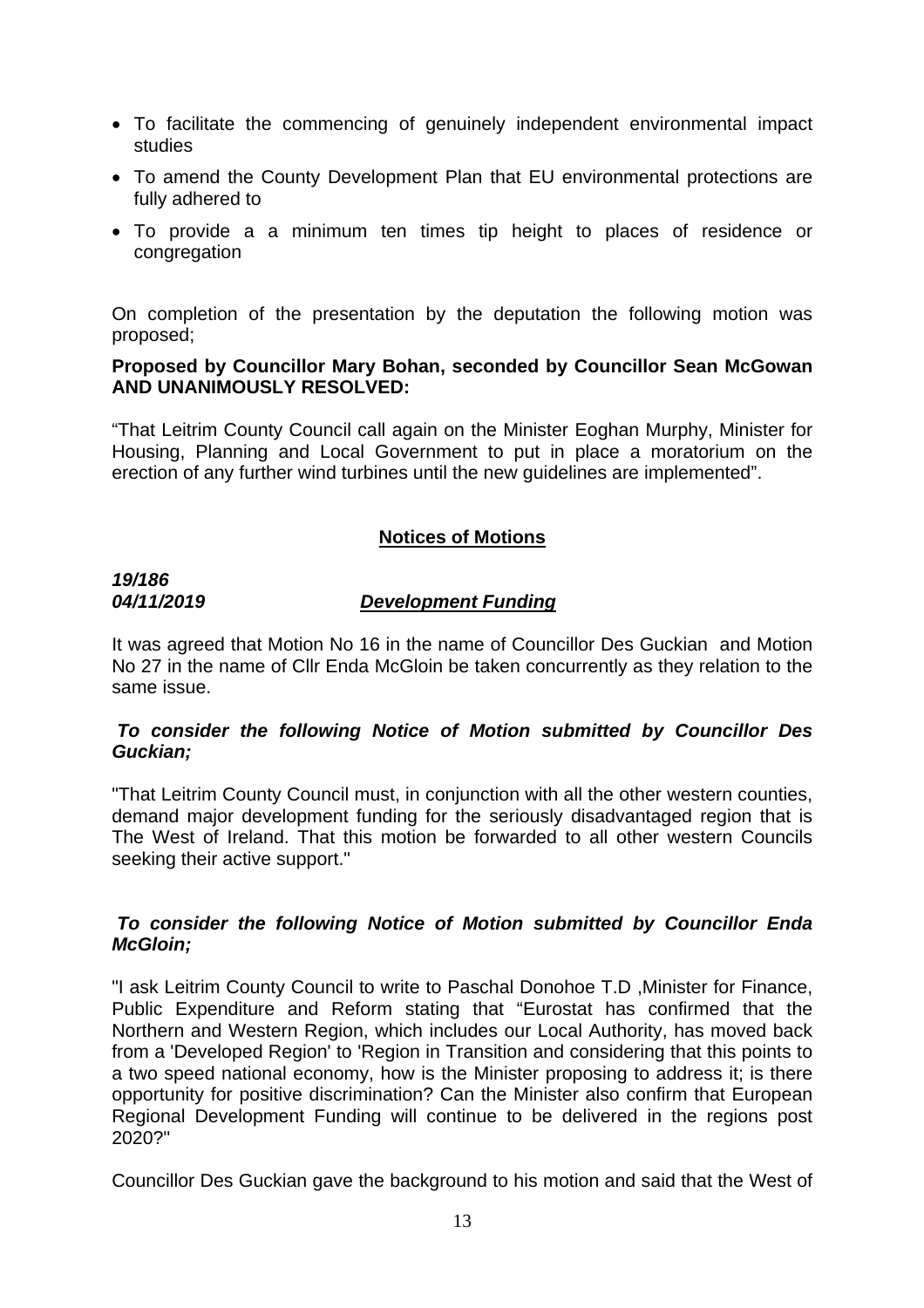Ireland is in severe and internal decline and major employment, fast broadband is needed for all houses and businesses. Councillor Des Guckian stated that National Funding is totally inadequate.

Councillor Des Guckian's motion was supported by Councillor Paddy O'Rourke and Councillor Justin Warnock.

Councillor Enda McGloin stated that work is currently being undertaken in the North and Western Region in this regard.

# **Proposed by Councillor Enda McGloin seconded by Councillor Paddy O'Rourke AND UNANIMOUSLY RESOLVED:**

"That Leitrim County Council write to Paschal Donohoe T.D ,Minister for Finance, Public Expenditure and Reform stating that "Eurostat has confirmed that the Northern and Western Region, which includes our Local Authority, has moved back from a 'Developed Region' to 'Region in Transition and considering that this points to a two speed national economy, how is the Minister proposing to address it; is there opportunity for positive discrimination? Can the Minister also confirm that European Regional Development Funding will continue to be delivered in the regions post 2020?"

# *19/187 04/11/2019 Dual Pricing in the Insurance Industry*

# *To consider the following Notice of Motion submitted by Councillor Padraig Fallon;*

"I propose that Leitrim County Council call on the Governor of the Central Bank to ban the practice of Dual Pricing in the insurance industry."

Councillor Padraig Fallon gave the background to his motion and stated that insurance companies are not acting in the best interests of their customers.

# **Proposed by Councillor Padraig Fallon, seconded by Councillor Brendan Barry AND UNANIMOUSLY RESOLVED:**

"That Leitrim County Council call on the Governor of the Central Bank to ban the practice of Dual Pricing in the insurance industry."

# *19/188 04/11/2019 Ring of Leitrim*

 *To consider the following Notice of Motion submitted by Councillor Frank Dolan;*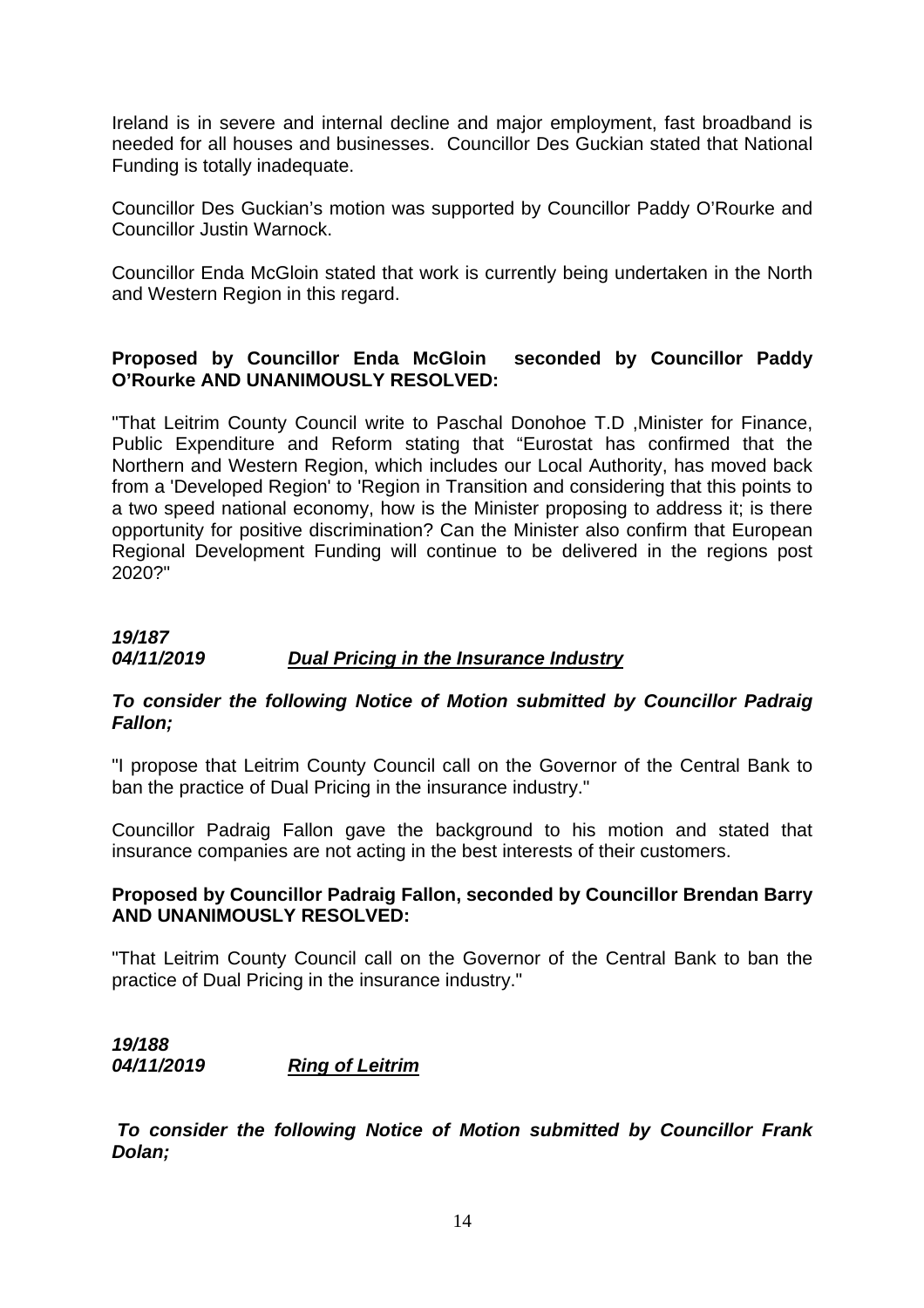"I propose that Leitrim County Council explore the idea of developing a concept that could be called "The Ring of Leitrim". Something that would map out a connecting route between all the scenic sites that we have in the county."

### *Report by Director of Services for Economic Development, Planning, Environment and Transportation.*

"We currently have a dedicated and fully signposted Lough Allen Drive (60 Kms) with points of interest highlighted along the way. We also have the two detailed mapped trails/drives, the Northern Glens Trail and Southern Waterways Trail which are also available on an app. However, we will explore the option of possibly combining all trails to develop them into an all-encompassing route."

Councillor Frank Dolan proposed that all attractions in the county be mapped out and signposted. He said that the Wild Atlantic Way is a great success, and tourists who travel to Glencar Waterfall could then travel to other attractions in the county if a map was available to them of the attractions. He proposed that a feasibility study be completed in this regard.

Councillor Enda McGloin and Councillor Sean McDermott supported the motion and noted that this would enhance all of the attractions throughout Leitrim.

Councillor Padraig Fallon outlined that this has been raised at Council and Municipal District Meetings regularly and a package needs to be put in place in this regard.

Councillor Des Guckian proposed that guided tours should also be made available for tourists coming into the county.

Councillor Mary Bohan said that there are a lot of agencies working on behalf of people and the essence is to sell the whole county as a package.

Councillor Felim Gurn expressed his concerns that there is not enough footfall coming into Manorhamilton from the Wild Atlantic Way and proposed that additional signage needs to be put in place, more heritage towns and sites need to be developed and there needs to be a greater emphasis on communication with service providers.

#### *19/189 04/11/2019 Slow Adventure Tourism*

#### *To consider the following Notice of Motion submitted by Councillor Sean McDermott;*

"With tourism in mind and the creation of employment, I am asking Leitrim County Council to explore the possibility of using Lough McNean as a hub for Slow Adventure Tourism in the region."

*Report by Director of Services for Economic Development, Planning,*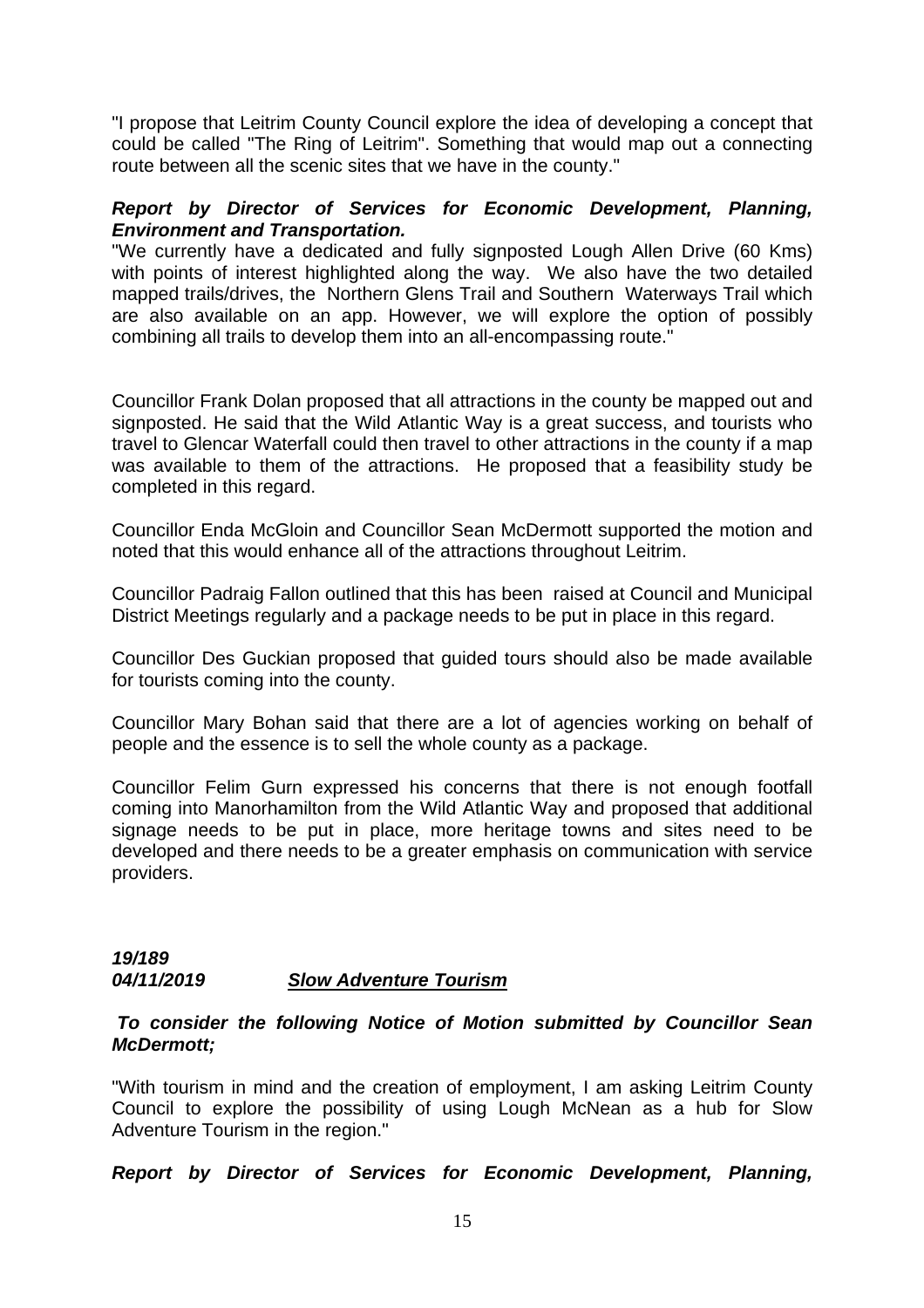#### *Environment and Transportation.*

"County Leitirm is the designated area for Slow Adventure Tourism with experiences located all over the county. Currently, there are no packages developed in partnership with local businesses that include Lough McNean and the surrounding areas. It is planned to develop further slow adventure experiences in conjunction with the trade providers in 2020."

Councillor Sean McDermott gave the background to his motion and proposed that Leitrim County Council explore the possibility of using Lough McNean as a hub for Slow Adventure Tourism.

Councillor Felim Gurn supported the motion.

Mr Joseph Gilhooly advised that if trade providers in this area become part of the Slow Adventure offering, a package to enhance the experience for tourists will have to be developed. It is hoped to get 5 or 6 more service providers on board by 2020.

# *19/190 04/11/2019 Monitoring water systems*

### *To consider the following Notice of Motion submitted by Councillor Justin Warnock;*

"I ask, what monitoring procedures are carried out by the Environmental section on water systems, for herbicides, insecticides, fertilisers and runoff adjacent to forestry planting and clear felling sites which are in the water catchment areas for our towns, villages and group water schemes and do they collaborate with the EPA and Inland Fisheries Ireland in relation to this mater?"

# *Report by Head of Finance & Water Services*

"The Environment Department work in close collaboration with the EPA office on water sampling programme. The EPA office sets in place all the Water Framework Directive sampling on our Lakes and Rivers by means of an Annual WFD Sampling programme. Water body sampling sites are classified into Surveillance and Operational Sites. The Operational Sites sampled are analysed for general Physical/Chemical analysis with a wide range of parameters. The Surveillance have additional parameters and are monitored for Specific pollutants/Priority Substances and Priority hazard substances fulfilling legal obligations and in accordance with National Surface Water Regulations. The priority substances include a pesticides suite of analysis. Our scientists take all the samples and this year we will have amassed 553 samples taken from lakes and rivers around the County. We sample 13 no Lakes with 29 no sites in the County and 9 no rivers with 14 sites as set out in the EPA Programme. Lough Melvin is a designated surveillance site in 2019 which means it is sampled 12 times a year (Once a month) with 6 no designated sites. All the samples are taken by Council scientific staff and are then sent to EPA Labs in Castlebar/Dublin and Kilkenny accredited Laboratories for analysis. This feeds into the EPA classifying the status of all water bodies and determining pressure areas and sampling programmes for future years. This is one of the most demanding WFD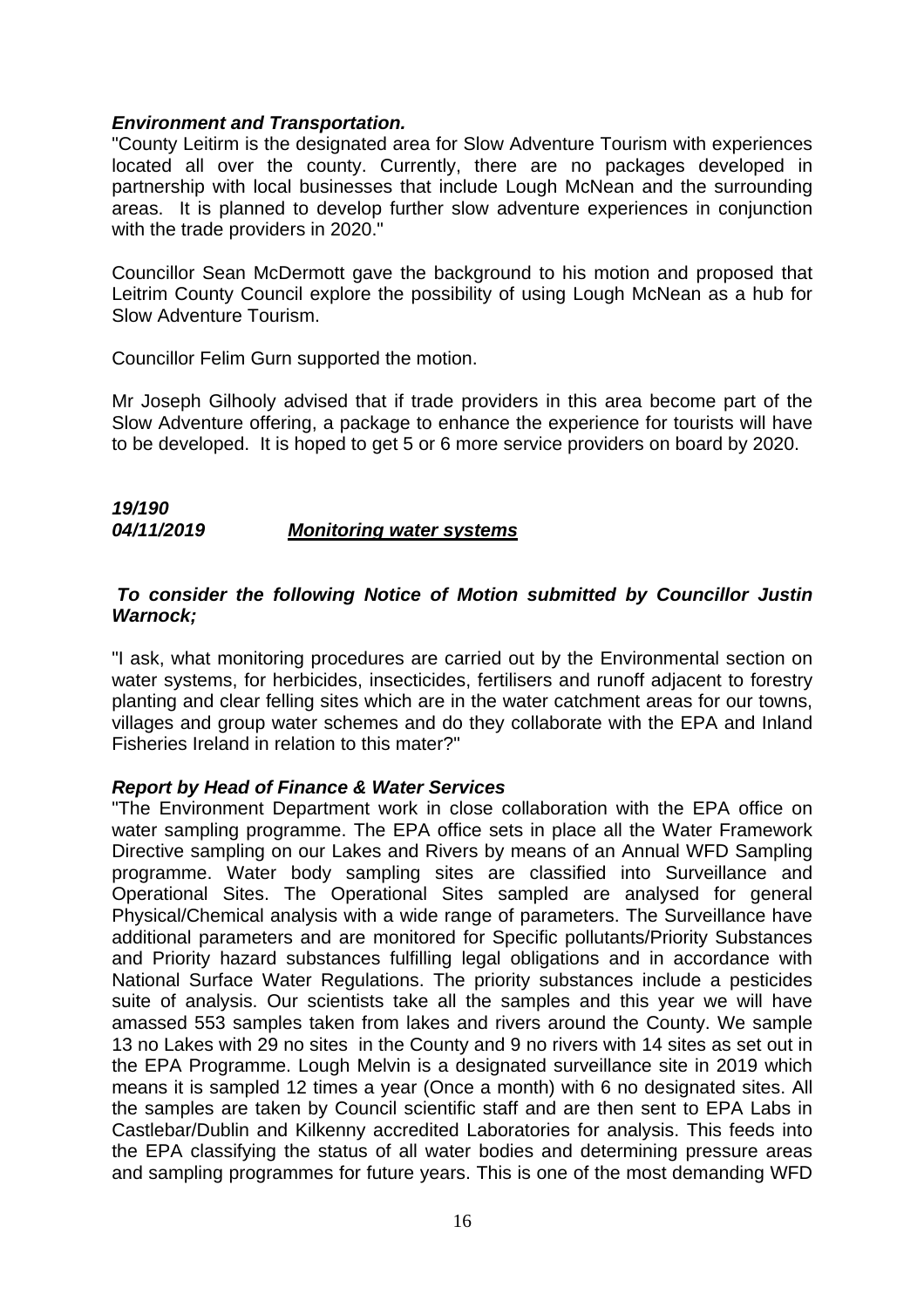programmes in the Country and our scientists go to great length to comply with the requirements of the EPA programme as set out at the start of each year.

Pollution complaints on forestry are fully investigated. The Authority responsible for Forestry in Ireland is the Irish Forest Service who operate under the Department of Agriculture Food & Marine (DAFM)

The DAFM have published Environmental guidelines such as "The Forestry and Water Quality Guidelines" which aim at protecting water quality in our streams and lakes and is a matter for forestry companies to comply with these guidelines and the DAFM inspectors to monitor and enforce their guidelines to protect our natural water bodies."

Councillor Justin Warnock proposed that all forestry and clear felling needs to be monitored near water sources. He said that people are being subjected to pesticides that they should not be subjected to.

Councillor Gerry Dolan, Councillor Mary Bohan supported the motion.

Mr Vincent Dwyer, Head of Finance & Water Services advised that Leitrim County Council operate as outlined in the reply given. Leitrim County Council investigate complaints in relation to water quality and follow-up with Coillte, farmers etc

Councillor Justin Warnock expressed his concern regarding the use of Round-up in three forests known to him.

Councillor Des Guckian queried where the water quality samples are tested.

Mr Dwyer confirmed that samples can only be taken to ISO accredited laboratories in Castlebar and Dublin.

# *19/191 04/11/2019 Housing Grant Scheme*

# *To consider the following Notice of Motion submitted by Councillor Sean McGowan;*

"I seek the support of Members in again calling on the Department of Housing and the Minister Mr. Eoghan Murphy TD, to review the terms and conditions of the Housing Grant Scheme to allow Local Authorities to use discretion in the awarding of house repair grants for older people. In the case where an applicant has transferred ownership of their home over to one of their children, but they will still continue to live in their home for the rest of their days, that they would be entitled to apply for and receive grant approval for works on the merits of their own income."

Councillor Sean McGowan gave the background to his motion and noted the current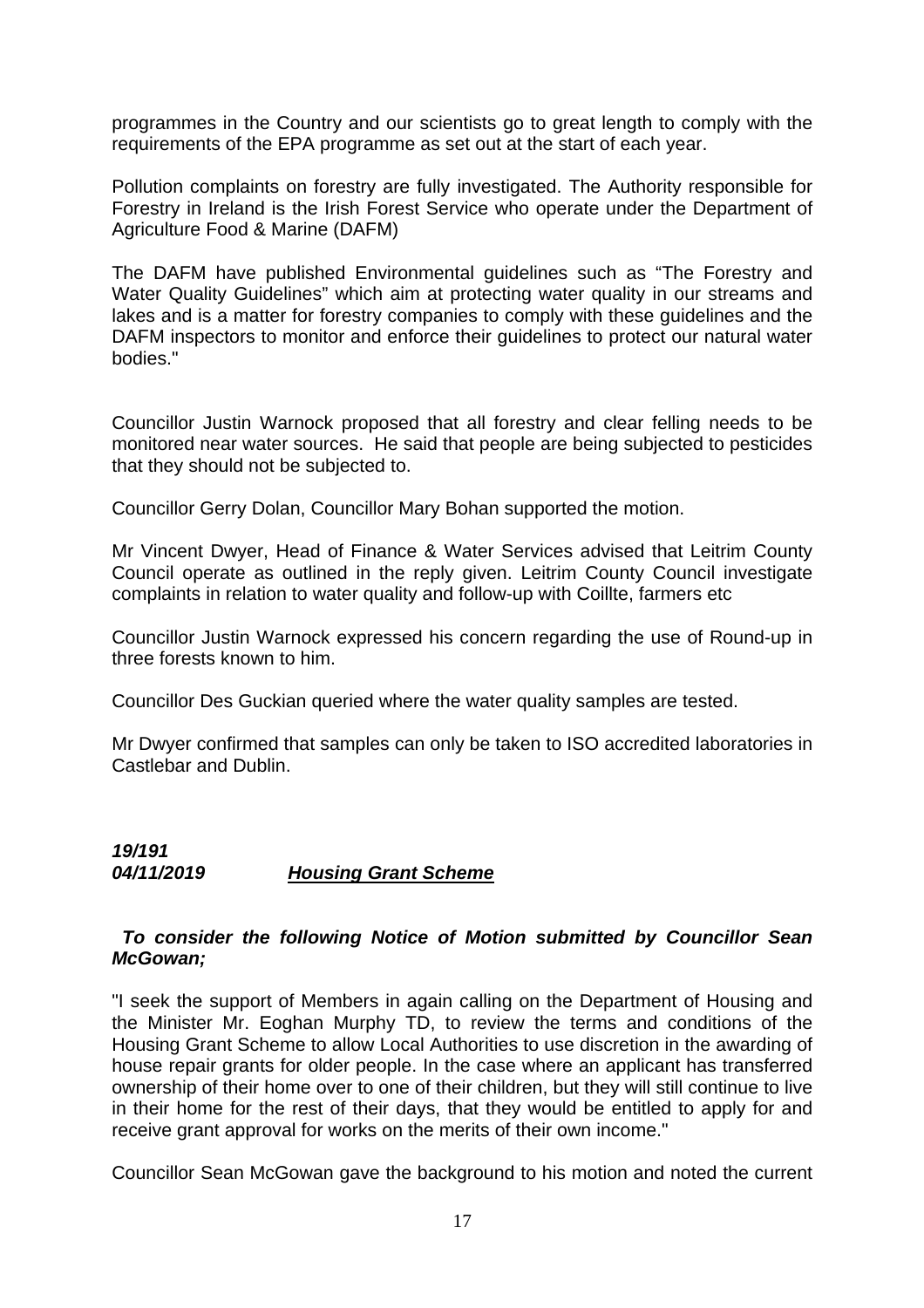rules by the Department are very unfair as they are disqualifying people who are unable to fund the repairs themselves. Councillor Sean McGowan said this should be left at the discretion of the Local Authority.

# **Proposed by Councillor Sean McGowan, seconded by Councillor Mary Bohan AND UNANIMOUSLY RESOLVED:**

"That Leitrim County Council call on the Department of Housing and the Minister Mr. Eoghan Murphy TD, to review the terms and conditions of the Housing Grant Scheme to allow Local Authorities to use discretion in the awarding of house repair grants for older people. In the case where an applicant has transferred ownership of their home over to one of their children, but they will still continue to live in their home for the rest of their days, that they would be entitled to apply for and receive grant approval for works on the merits of their own income."

# *19/192 04/11/2019 Electric Car Charging points*

# *To consider the following Notice of Motion submitted by Councillor Finola Armstrong-McGuire;*

"Leitrim County Council intends to apply for funding for further Electric Car Charging points. How many will be applied for and where are the proposed locations? Will fast charging points be installed?"

# *Report by Director of Services for Economic Development, Planning, Environment and Transportation.*

"Leitrim County Council is currently assessing the public charge point funding opportunity. The Council would like to focus on the provision of additional charge points across the main towns, train stations, and tourist hotspots. The assessment will also need to include match funding commitments, operation and maintenance costs etc before determining the actual number. Given the level of aid within the scheme it would be primarily suitable for the regular charging points as against fast charging."

Councillor Finola Armstrong McGuire proposed that an open public call should be put in place to allow submissions to be received from the public in regard to the location of charging points.

Councillor Paddy O'Rourke supported the motion.

Mr Joseph Gilhooly said the Local Authority are accessing funding currently available in relation to public charge points and this will help to determine the level of investment Leitrim County Council can make in this regard.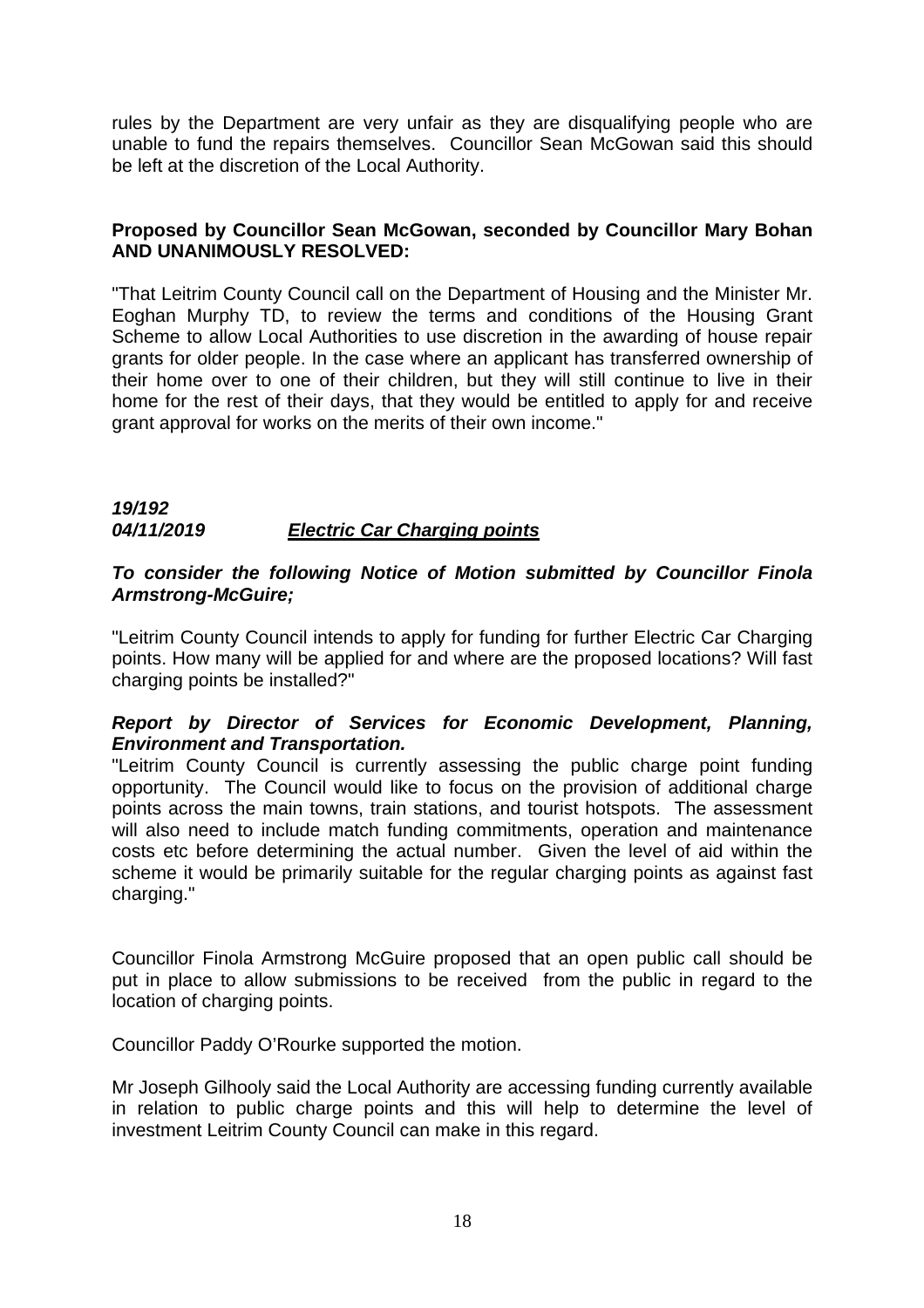# *19/193 04/11/2019 Funding for Group Sewerage Schemes*

# *To consider the following Notice of Motion submitted by Councillor Enda Stenson;*

"I ask have Leitrim County Council received funding for Group Sewerage Schemes for this year? How many have we applied for? There are a large number of housing developments in close proximity to sewerage connections and wish to avail of a connection. Is there a reluctance on behalf of Irish Water to Grant aid those schemes?"

# *Report by Director of Services for Economic Development, Planning, Environment and Transportation.*

"Funding for Group Water Schemes (GWS's) and Group Sewerage Schemes (GSS's) is made through the Multi Annual Rural Water Programme. There is now a new Multi Annual Rural Water Programme in place for the years 2019 – 2021. In March, 2019 Leitrim County Council made our Submission for Funding under this 3 Year Multi Annual Programme under the various Measures contained in the Programme including Funding for GSS's which are now called Community Waste Water Connections. Leitrim County Council submitted a total of 17 No. proposed Community Waste Water Connections Schemes for funding under this 3 Year Programme. The Department have advised that a total of 6 Community Waste Water Connection Schemes would be approved for the whole Country for the duration of this 3 year Programme.

Leitrim County Council received our Funding Allocations from the Department on 14th October last. 3 No. Community Waste Water Connection Schemes in County Leitrim have been approved under this 3 Year Programme as follows:-

- Ballynamony Community Waste Water Connection Scheme
- Rossinver Community Waste Water Connection Scheme
- Tully, Jamestown Community Waste Water Connection Scheme

We will now be in communication with these Local Groups in order to progress these works.

We are also working with the department on demonstration schemes approved under the previous program including Hartley/ Cartown and Edenville. We hope to agree a plan of action with the department for their satisfactory progression."

Councillor Enda Stenson welcomed the funding for the 3 No. Community Waste Water Connection Schemes in County Leitrim.

Councillor Sean McGowan and Councillor Brendan Barry supported the motion.

Councillor Des Guckian said that a total of 6 Community Waste Water Connection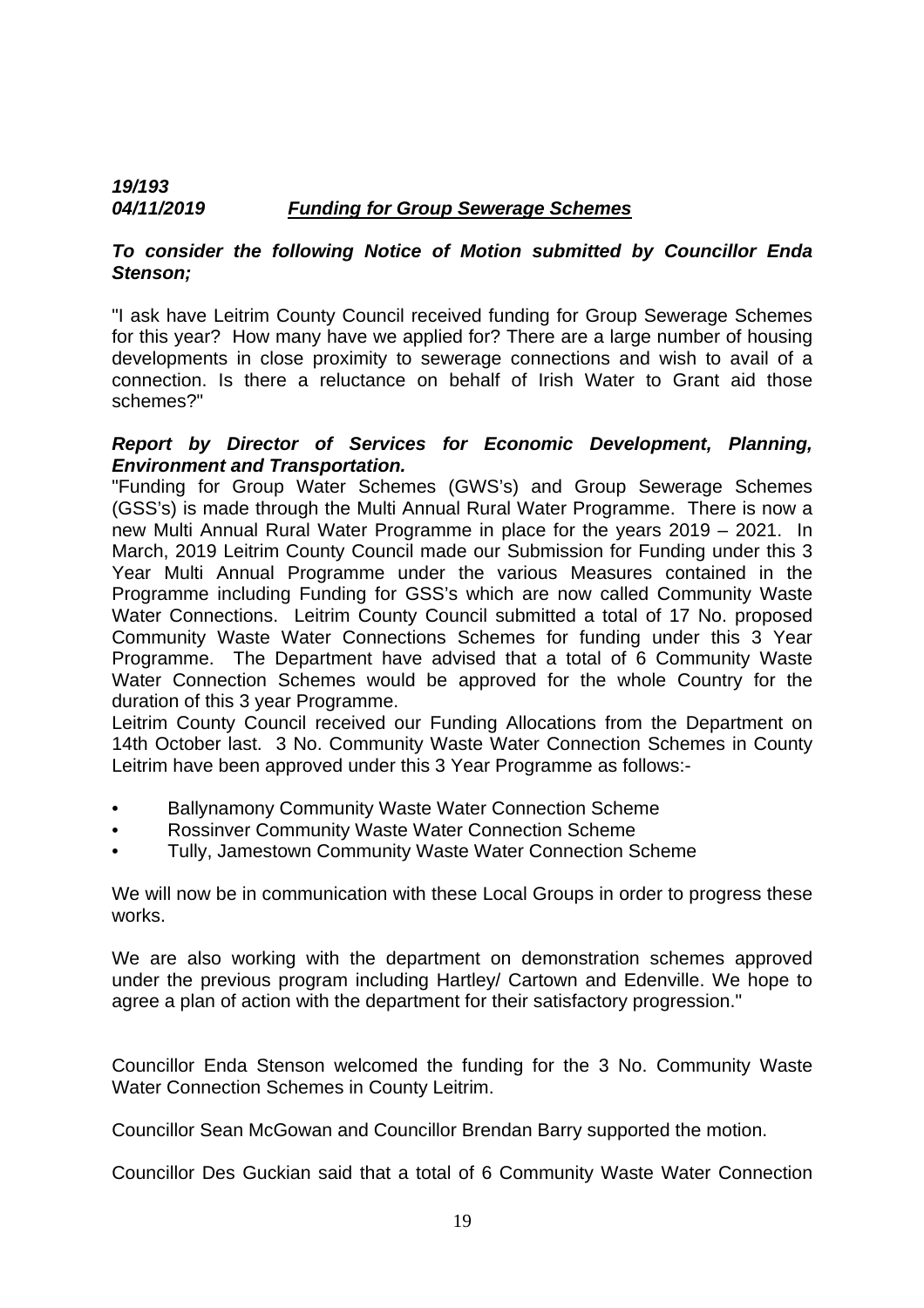Schemes approved in the whole country was totally unsatisfactory.

# *19/194 04/11/2019 Accommodation for Asylum Seekers*

# *To consider the following Notice of Motion submitted by Councillor Ita Reynolds Flynn;*

"I propose that Leitrim County Council call on the Department of Justice and Equality not to proceed with the plan of accommodating over 140 refugees at one location in Ballinamore town. This plan is not proportional to the needs of the community infrastructure.

The community request an alternative accommodation structure that will be more adequate for the asylum seekers. The plan needs to be more cohesive and measured."

Councillor Ita Reynolds Flynn stated that Ballinamore are not saying no to asylum seekers and based on the services in the town, 3% of the towns population would be a more appropriate number to receive. Councillor Ita Reynolds Flynn said the people of Ballianmore would prefer to see families living in various houses around the area, rather than a large number being placed all together in an apartment complex as is being proposed by the Dept. of Justice. Councillor Ita Reynolds Flynn said the issue is about integration not segregation and the number allocated to Ballinamore should be proportionate to the number of people living in the community.

Councillor Paddy O'Rourke, Councillor Gerry Dolan and Councillor Des Guckian supported the motion.

Councillor Brendan Barry outlined that he was not happy with the number of refugees referred to in the motion as he said that this was over stated. He had been advised at a meeting in Dublin with the Minister recently that the maximum number of people that could be accommodated at the apartments in Ballinamore was 130 asylum seekers.

Councillor Ita Reynolds Flynn apologised for this error and amended her motion to read 130 asylum seekers.

Councillor Padraig Fallon said that there has been a serious lack of planning and vision of agencies and the Department and this type of publicity is not good for Leitrim.

# **Proposed by Councillor Ita Reynolds Flynn, seconded by Councillor Paddy O'Rourke AND UNANIMOUSLY RESOLVED:**

"That Leitrim County Council call on the Department of Justice and Equality to amend the plan of accommodating over 130 refugees at one location in Ballinamore town. This plan is not proportional to the needs of the community infrastructure.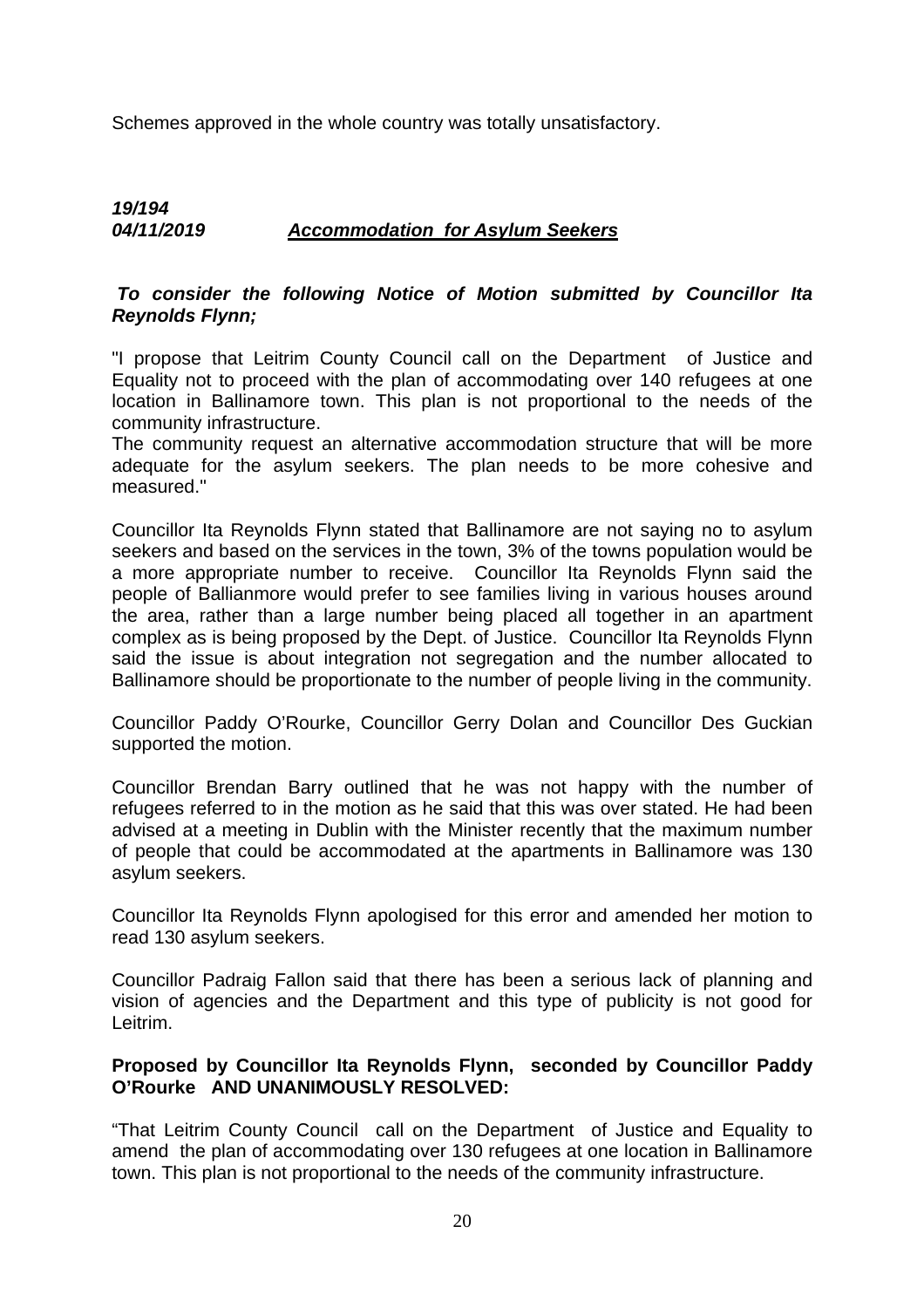The community request an alternative accommodation structure that will be more adequate for the asylum seekers. The plan needs to be more cohesive and measured."

#### *19/195 04/11/2019 Hedge Cutting*

# *To consider the following Notice of Motion submitted by Councillor Brendan Barry;*

"I request that Leitrim County Council call on the Ministers with responsibility for Transport, Environment and Agriculture to produce and promote a national information and awareness campaign about land owners responsibilities for roadside trees and hedges. Many land owners may not realise the costs, risks and inconvenience these overgrown hedges cause."

Councillor Brendan Barry proposed that an awareness campaign should be carried out to make landowners aware of their responsibilities for their roadside hedges and trees and to highlight the huge financial costs for lorry owners, bus drivers and the inconvenience caused due to their overgrown hedges.

Councillor Justin Warnock said it is important to note that the farmer is not solely to blame it is often absent landlords and forestry companies etc.

All members supported this motion.

# **Proposed by Councillor Brendan Barry, seconded by Councillor Paddy O'Rourke AND UNANIMOUSLY RESOLVED:**

"That Leitrim County Council call on Ministers with responsibility for Transport, Environment and Agriculture to produce and promote a national information and awareness campaign about land owners responsibilities for roadside trees and hedges. Many land owners may not realise the costs, risks and inconvenience these overgrown hedges cause."

*19/196* 

# *04/11/2019 Industry to Mohill*

# *To consider the following Notice of Motion submitted by Councillor Paddy Farrell;*

"I ask Leitrim County Council to call on the Minister for Jobs and Enterprise and the IDA to bring some industry to Mohill Town. I worked in this town for a long number of years which was a very vibrant town when I started there. Things have changed a lot since then. I feel Mohill is in a perfect location for the development of industry. A town the size of Mohill needs more wage packets to survive."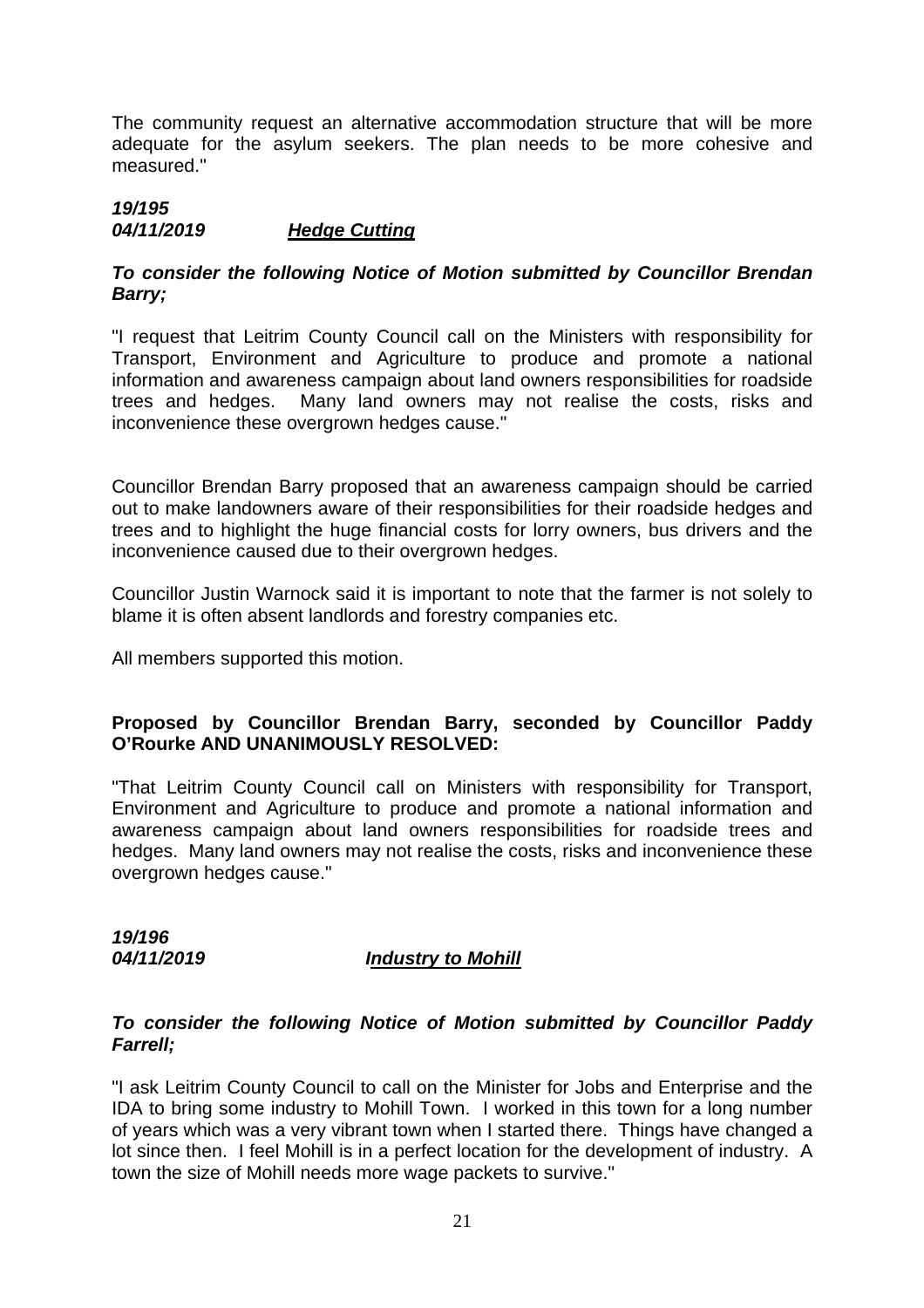Councillor Sean McGowan supported the motion and acknowledged that a lot of good work is being done and a significant stimulus of job creation is needed.

Councillor Thomas Mulligan said that over the past 40 years the significant employers in the Mohill area are local people and he proposed that people in businesses should be helped, encouraged by the authorities and bodies to expand their businesses.

Councillor Brendan Barry supported the motion.

Mr Joseph Gilhooly said that an Active Town Team is in place and a lot of work is ongoing.

# **Proposed by Councillor Paddy Farrell, seconded by Councillor Sean McGowan AND UNANIMOUSLY RESOLVED:**

"That Leitrim County Council call on the Minister for Jobs and Enterprise and the IDA to bring some industry to Mohill Town. I worked in this town for a long number of years which was a very vibrant town when I started there. Things have changed a lot since then. I feel Mohill is in a perfect location for the development of industry. A town the size of Mohill needs more wage packets to survive."

# *19/197 04/11/2019 Countywide Co-ordinated Text Alert Scheme*

# *To consider the following Notice of Motion submitted by Councillor Paddy O'Rourke;*

"I ask Leitrim County Council to support and finance the setting up of a countywide co-ordinated text alert scheme (similar to that supported by Monaghan County Council) where by following acts of theft or other criminal activity each existing local text alert scheme would be alerted immediately providing opportunity to track the movements of the suspects and possible assist in their apprehension."

# *Report by Director of Services, Housing and Community, Corporate Services, Cultural and Emergency Services*

"This matter was discussed at the April meeting of the Joint Policing Committee where the Gardaí advised that a programme to amalgamate community alert schemes is underway and will facilitate the sharing of information across a number of community alert groups. The scheme that is in place in Monaghan is a subscription based service, with the Local Authority paying a license fee to a 3rd party vendor. The Local Authority and the Gardaí use this service to broadcast messages to users in the community that have downloaded the vendor's app to their smart phones. All messages are sent to all users that have downloaded the app and signed up to the service for their county. There is no cost to the end user.

The rollout of such a system in Leitrim should be considered by the Joint Policing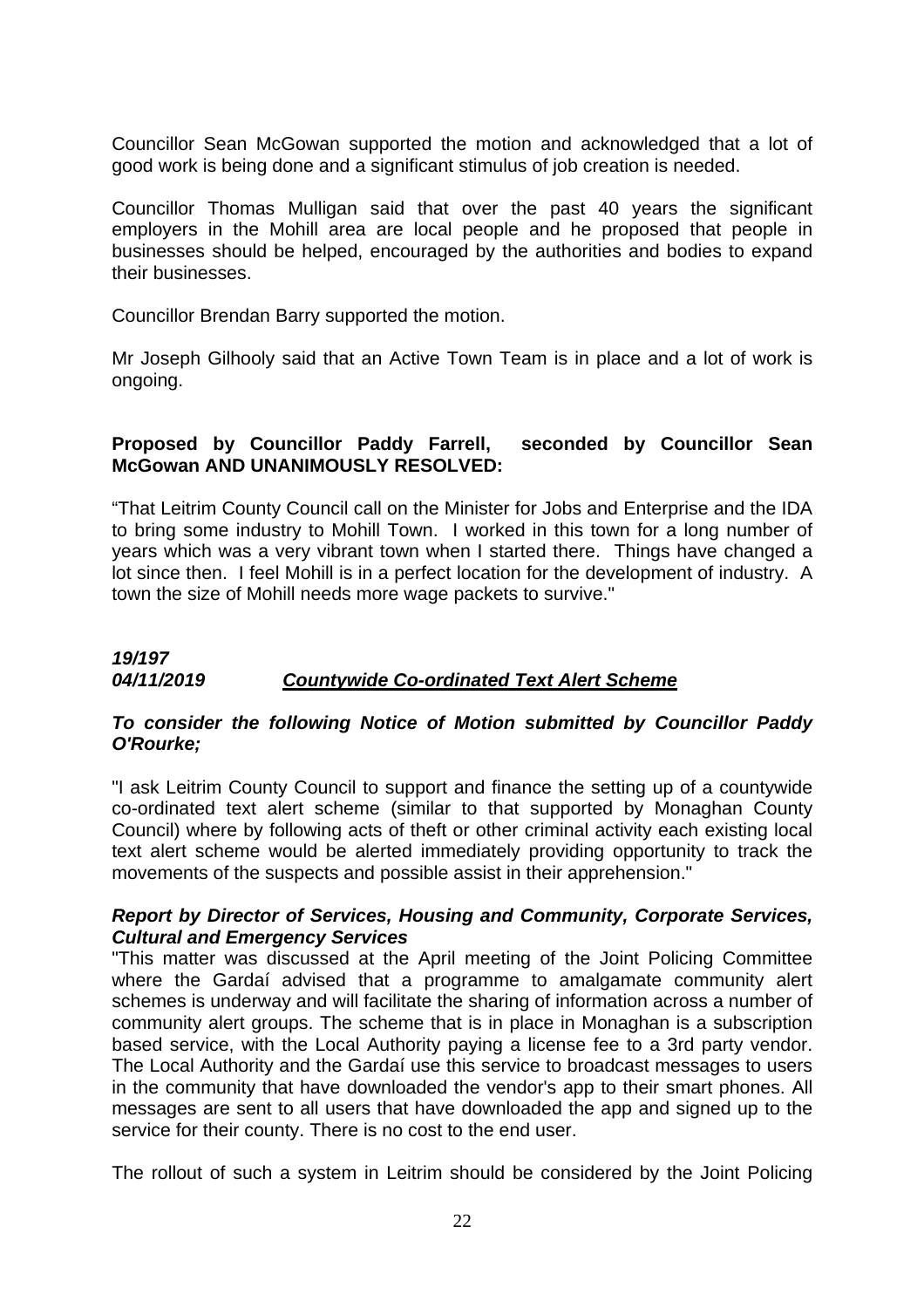Committee as buy-in from the Gardaí and all community groups currently operating a text alert scheme is required for successful and meaningful implementation."

Councillor Paddy O'Rourke proposed that the Joint Policing Committee pursue this matter.

# *19/198*

# *04/11/2019 Regeneration of Towns and Villages*

### *To consider the following Notice of Motion submitted by Councillor Thomas Mulligan;*

"In an attempt to address the situation of empty commercial and private properties on the streets of our towns and villages I am asking Leitrim County Council to consider hosting a conference, the purpose of which would be;

(A) To initiate discussion on what might be the best way to approach this problem.

(B) To gather the views and opinions of Community Groups, Developers, Public Representatives, Planners, Funding Agencies and Government Representatives.

(C) To generate further serious discussion

(D) To make recommendations to the appropriate Government Departments."

# *Report by Director of Services for Economic Development, Planning, Environment and Transportation.*

"Under the Smart Green Mohill initiative a conference was at Lough Rynn which focused on similar concepts. Through this and the work of the initiative in Mohill and in conjunction with the various town teams in the County active action plans are in place aimed at the regeneration of the towns and their environs. These plans also provided the basis for funding applications to town and village scheme and the regeneration funds."

Councillor Thomas Mulligan stated that as you drive through towns and villages the presentation of same will create your impression of that town or village. Councillor Mulligan proposed that a Conference should be hosted to initiate discussion and gather views and opinions at a local level and make recommendations to Government Departments to regenerate towns and villages.

Councillor Sean McGowan and Councillor Felim Gurn supported the motion.

Councillor Enda McGloin noted that there are landlords living outside of the county who have empty commercial and private properties on the streets of towns and villages and are not interested in regeneration of the towns and their environs.

*19/199* 

# *04/11/2019 Flooding in County Leitrim*

*To consider the following Notice of Motion submitted by Councillor Felim*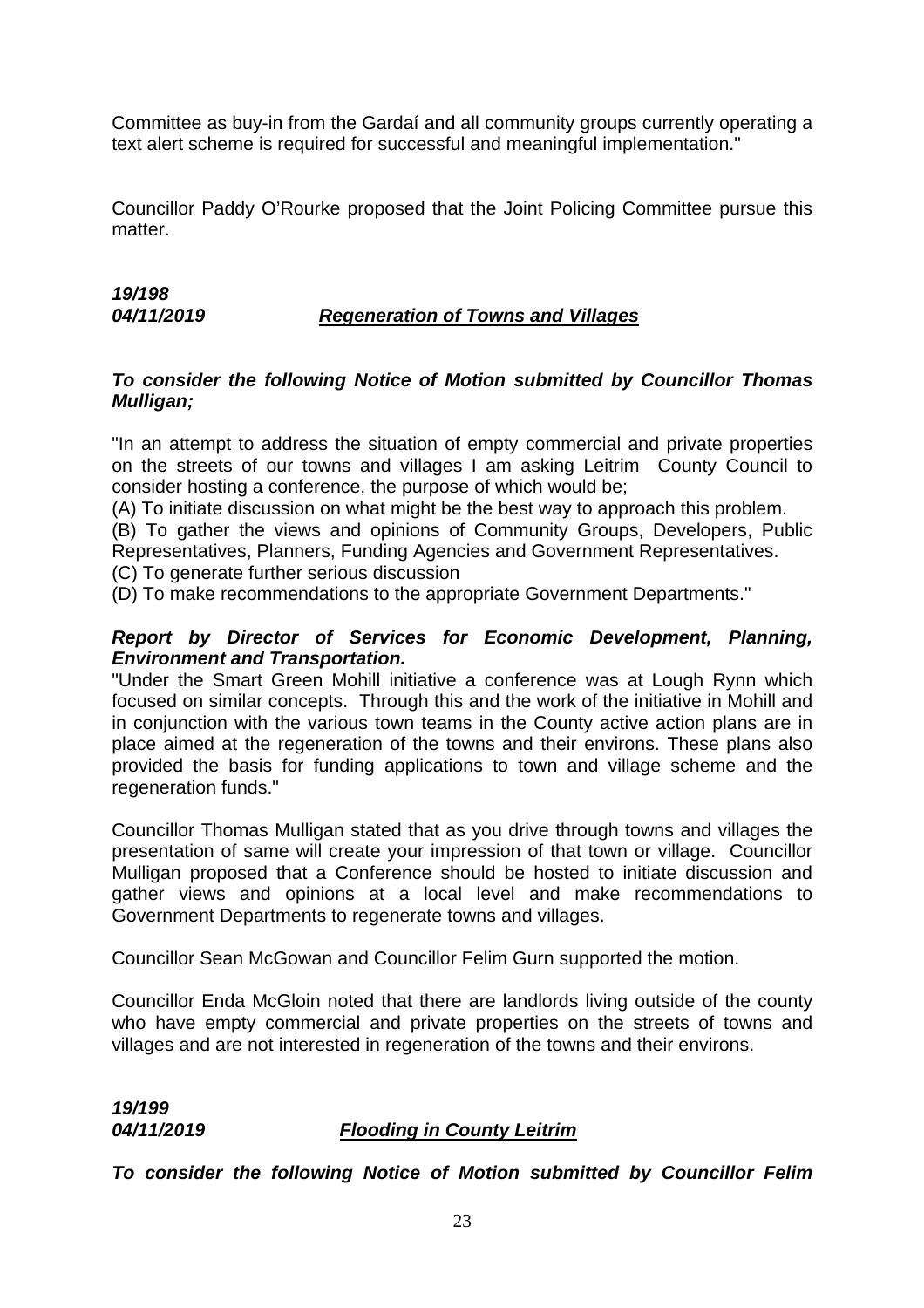# *Gurn;*

"I call on the OPW to carry out a study of areas that are prone to flooding in County Leitrim. Climate change and severe weather is causing flooding in areas that have not been flooded for years, if at all."

Councillor Felim Gurn said that there are serious challenges in regard to flooding unless the OPW start addressing areas in our County that are prone to flooding.

Councillor Justin Warnock supported the motion.

Councillor Mary Bohan proposed that an allocation of funding be sought to do small schemes e.g Behavel.

Mr Terry McGovern, A/Senior Engineer advised that under the Flood Migrations Scheme there are a number of parameters to be met and all applications are not always successful.

# **Proposed by Councillor Felm Gurn, seconded by Councillor Justin Warnock AND UNANIMOUSLY RESOLVED:**

"That Leitrim County Council call on the OPW to carry out a study of areas that are prone to flooding in County Leitrim. Climate change and severe weather is causing flooding in areas that have not been flooded for years, if at all."

# *19/200 04/11/2019 Provision of more home help hours*

# *To consider the following Notice of Motion submitted by Councillor Cllr Mary Bohan;*

"I propose that Leitrim County Council call on the Minister for Health, Mr Simon Harris T.D and the HSE to provide extra resources for the provision of more home help hours as a matter of urgency."

Councillor Mary Bohan noted that the figures for October have revealed that 7,300 people are waiting on a list for Home Help and surveys have shown that most people are healthier and have a better quality of life in their own homes. Councillor Bohan said it is not possible for home carers to carry out all duties required in a half an hour.

All Members supported this motion.

# **Proposed by Councillor Mary Bohan, seconded by Councillor Justin Warnock AND UNANIMOUSLY RESOLVED:**

"That Leitrim County Council call on the Minister for Health, Mr Simon Harris T.D and the HSE to provide extra resources for the provision of more home help hours as a matter of urgency."